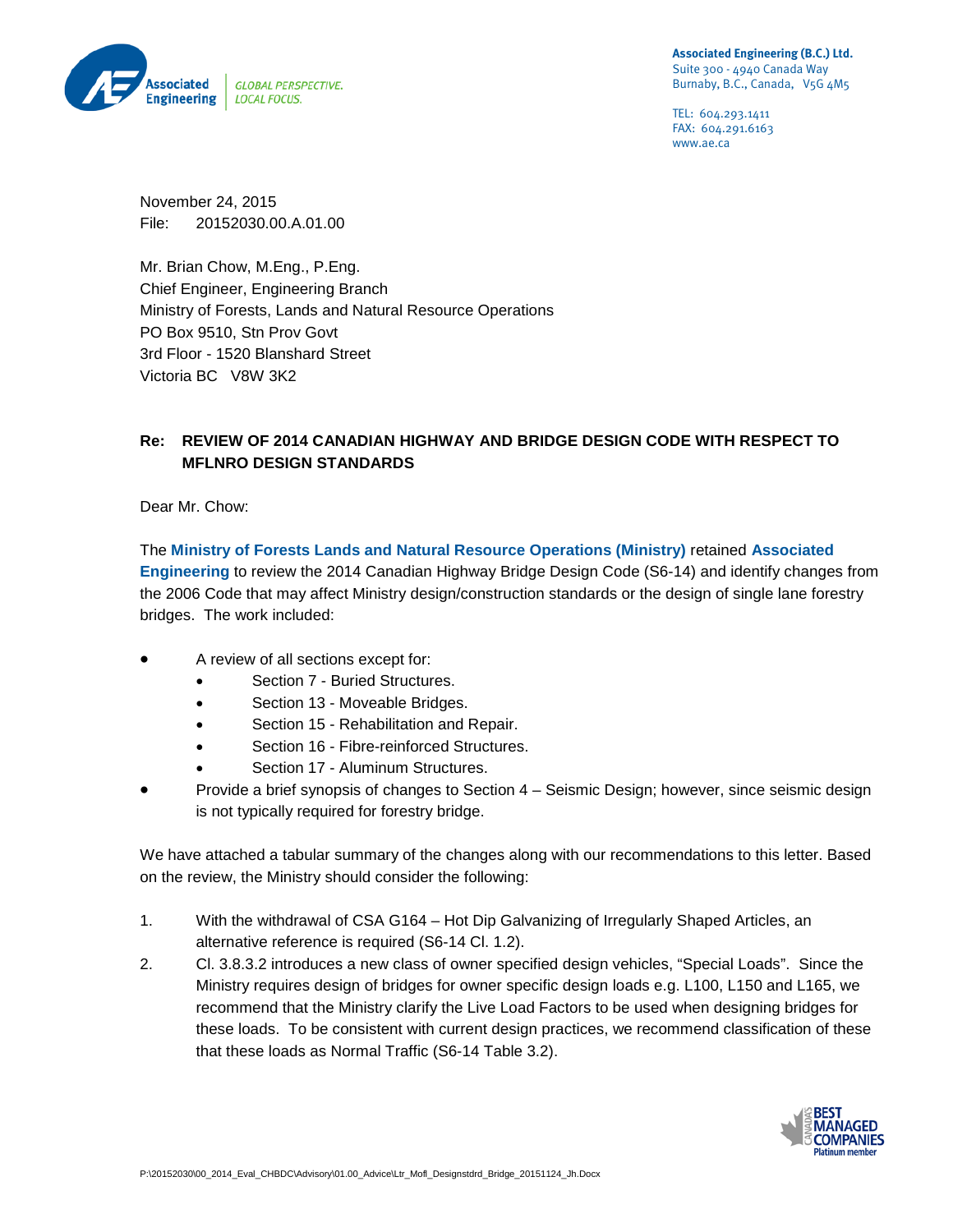

November 24, 2015 Mr. Brian Chow, M.Eng., P.Eng. Ministry of Forests, Lands and Natural Resource Operations - 2 -

- 3. Cl. 10.7.3 recommends the incorporation of jacking diaphragms to facilitate bearing replacement. The Ministry may consider requiring bridges over a certain length, or where laminated bearing pads are used, include provisions for jacking to allow bearing replacement.
- 4. Cl. 10.11.8.3.4 does not allow the use of channel shear connectors with full depth precast concrete deck panels. This is a typical retrofit detail adopted by the Ministry and we recommend that the Ministry not adopt this requirement. Further, the resistance of channel shear connectors as defined within this clause is not appropriate for the larger channel sections typically used in retrofit projects. We recommend that the Ministry develop standard channel shear connector details and provide guidance on how to calculate the resistance of the channel shear connectors.
- 5. The design guidelines included in Cl. 10.16 for the design of orthotropic steel decks are not applicable to the design of typical all-steel portable bridge decks. While there is a reliance on the Standard Drawings, which mandate a minimum deck thickness (15.9 mm), the Ministry may consider supplementing the drawings with additional design guidelines.
- 6. While Cl. 10.17.2.7 does not change the design criteria for stud shear connectors, the Ministry may consider explicitly stating the fatigue design criteria similar to that stated for the design of steel plate girders on drawings STD-EC-030-01 and 040-01.
- 7. Consider developing guidance for the evaluation of bridges in accordance with Section 14. This would ensure consistency between various evaluators with respect to classification of vehicles, behaviour of various structure and material types and calculation of section resistances. This would likely take the form of prescriptive guidelines such as:

*Evaluation of single span twin steel girder bridges. Evaluation vehicle: BCL625 – Classification: Normal Traffic L100, L150, L165 – Classification: Permit Annual Traffic System Behaviour: S1 Element Behaviour (Flexure): E3 Element Behaviour (Shear): E3 Inspection Level: Annual Routine Inspection: INSP2 Close Proximity Inspection: INSP3*

We also recommend the Ministry provide guidance on when the evaluation of deck and substructure components, which typically don't meet code design criteria.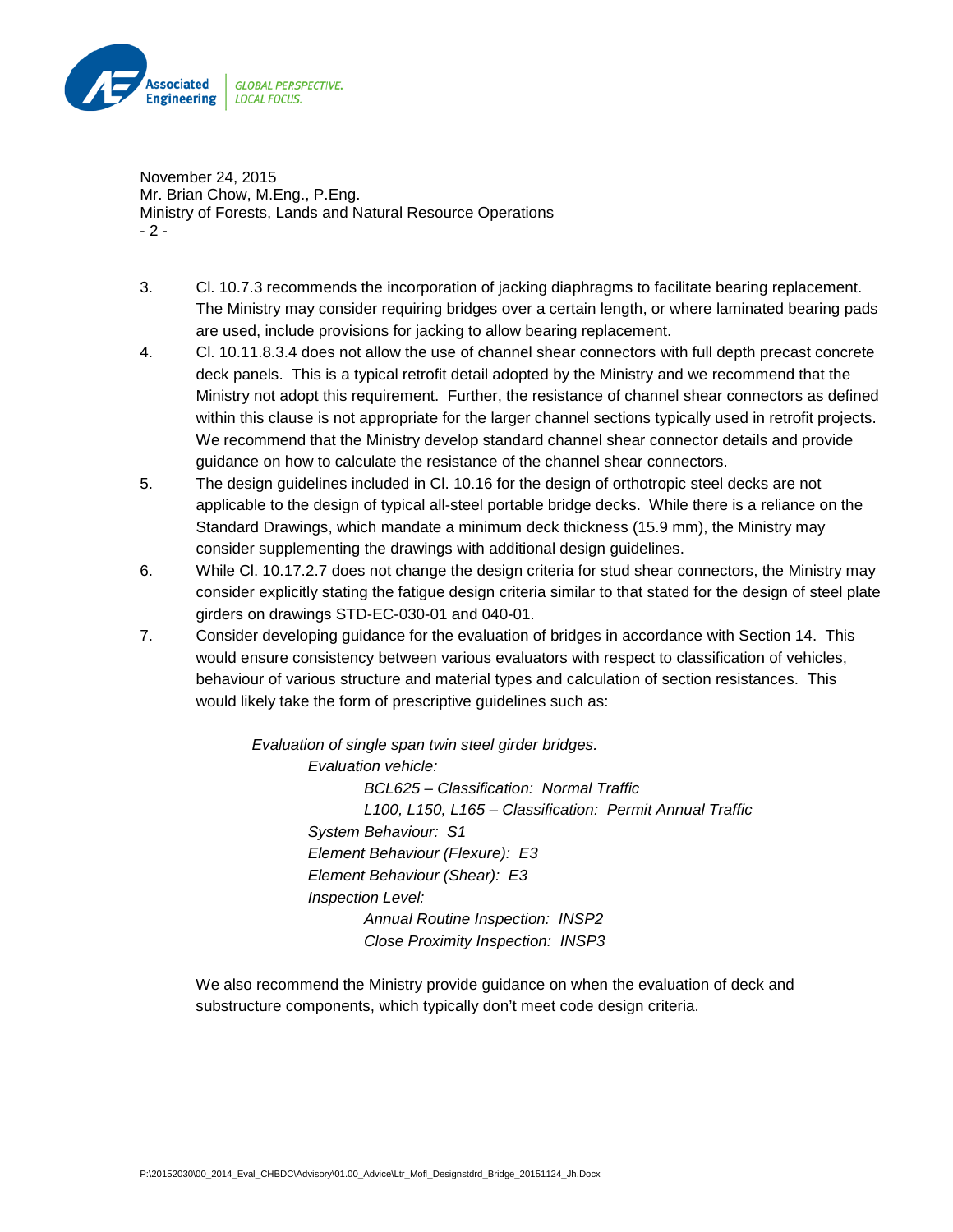

November 24, 2015 Mr. Brian Chow, M.Eng., P.Eng. Ministry of Forests, Lands and Natural Resource Operations  $-3-$ 

We trust that this brief letter and attached tabular summary addresses the Ministry's needs. If you have any questions, please call me.



Julien Henley, M.A.Sc., P.Eng. **Bridge Specialist** 

JH/skn

Attachments

 $\bullet$ Tabular Summary of Review of S6-14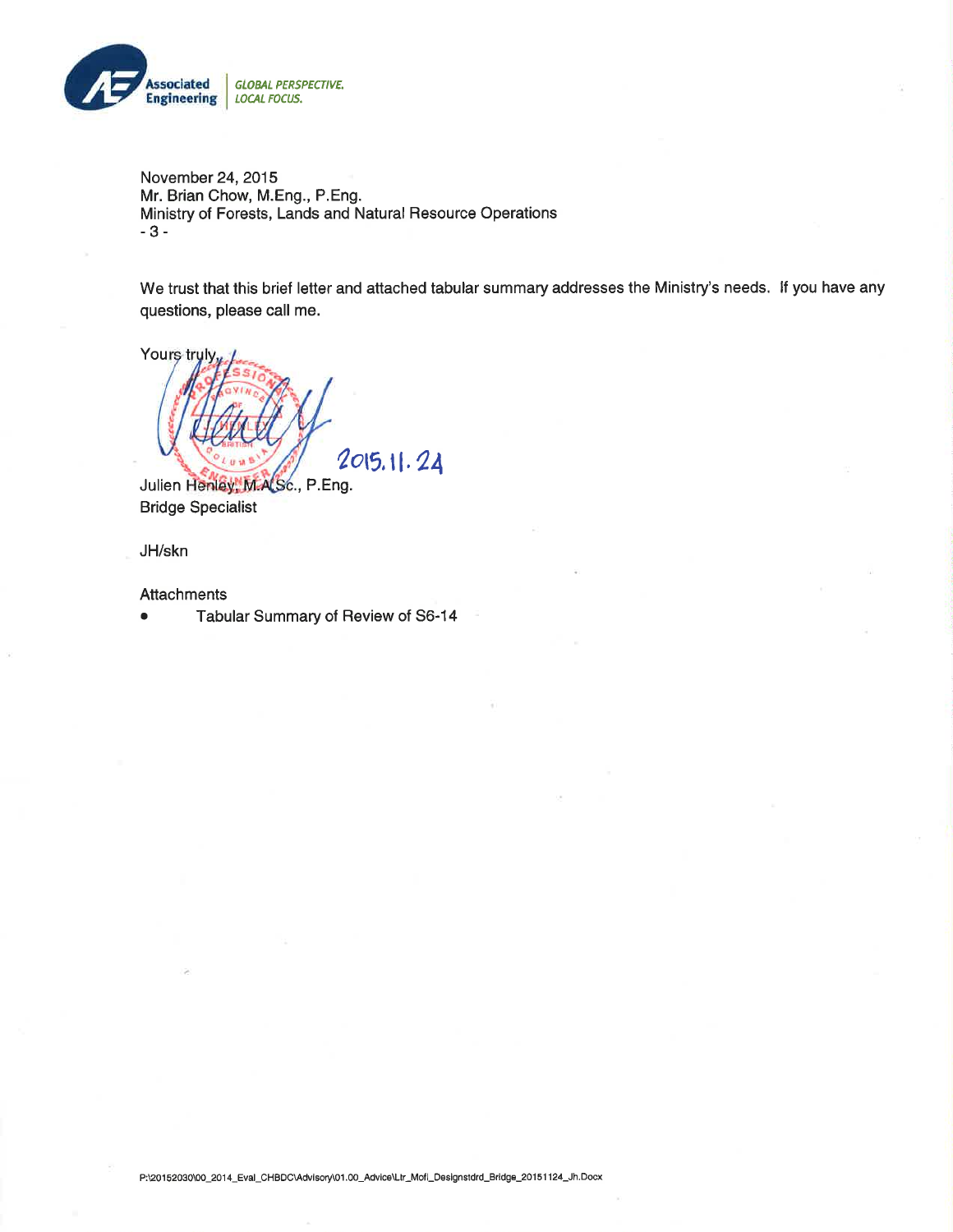## **Section 1 – General**

Only one clause has been changed with Section 1 of S6-14.

## **1.2 Reference publications**

CAN/CSA-G164-M92 (withdrawn). Hot dip galvanizing of irregularly shaped articles. **Change(s) from S6-06:** Reference withdrawn.

**Recommendation to Ministry:** We recommend the Ministry consider referencing the following ASTM standards:

- 1. ASTM A123 / A123M Standard Specification for Zinc (Hot-Dip Galvanized) Coatings on Iron and Steel Products
- 2. ASTM A385 / A385M Standard Practice for Providing High-Quality Zinc Coatings (Hot-Dip)
- 3. ASTM A143 / A143M Standard Practice for Safeguarding Against Embrittlement of Hot-Dip Galvanized Structural Steel Products and Procedure for Detecting **Embrittlement**

## **Section 2 – Durability**

No changes have been made to this section in S6-14.

## **Section 3 – Loads**

In addition to minor editorial changes made in Section 3 of S6-14, S6-14 introduces the concept of a "Special Load" which is intended to represent owner specific vehicles that exceed the CL-625 loading.

## **3.2 Definitions**

**Axle unit** — any single-axle, tandem, or tridem.

**Short Span** — a span where axle unit loads govern design.

**Special Loads** — permit vehicle loads to transport indivisible loads, or military loads, on a designated route with or without controls and supervision, that exceed the CL-625 loading. Note: These do not include vehicles under bulk haul permit programs.

**Tandem** — any two consecutive axles whose centres are more than 1.00 m apart, articulated from a common attachment to the vehicle, and designed to automatically equalize the load between the two axles.

**Tridem** — any three consecutive axles that have their consecutive centres equally spaced at more than 1.00 m apart, articulated from a common attachment to the vehicle and designed to automatically equalize the load between the three axles.

#### **Change(s) from S6-06:**

These are new definitions added to clause 3.2.

**Recommendation to Ministry:**

We recommend that the Ministry adopt the changes however; design guidelines should clearly state that the BCFS L100, L150 and L165 are classified as normal traffic for design purposes.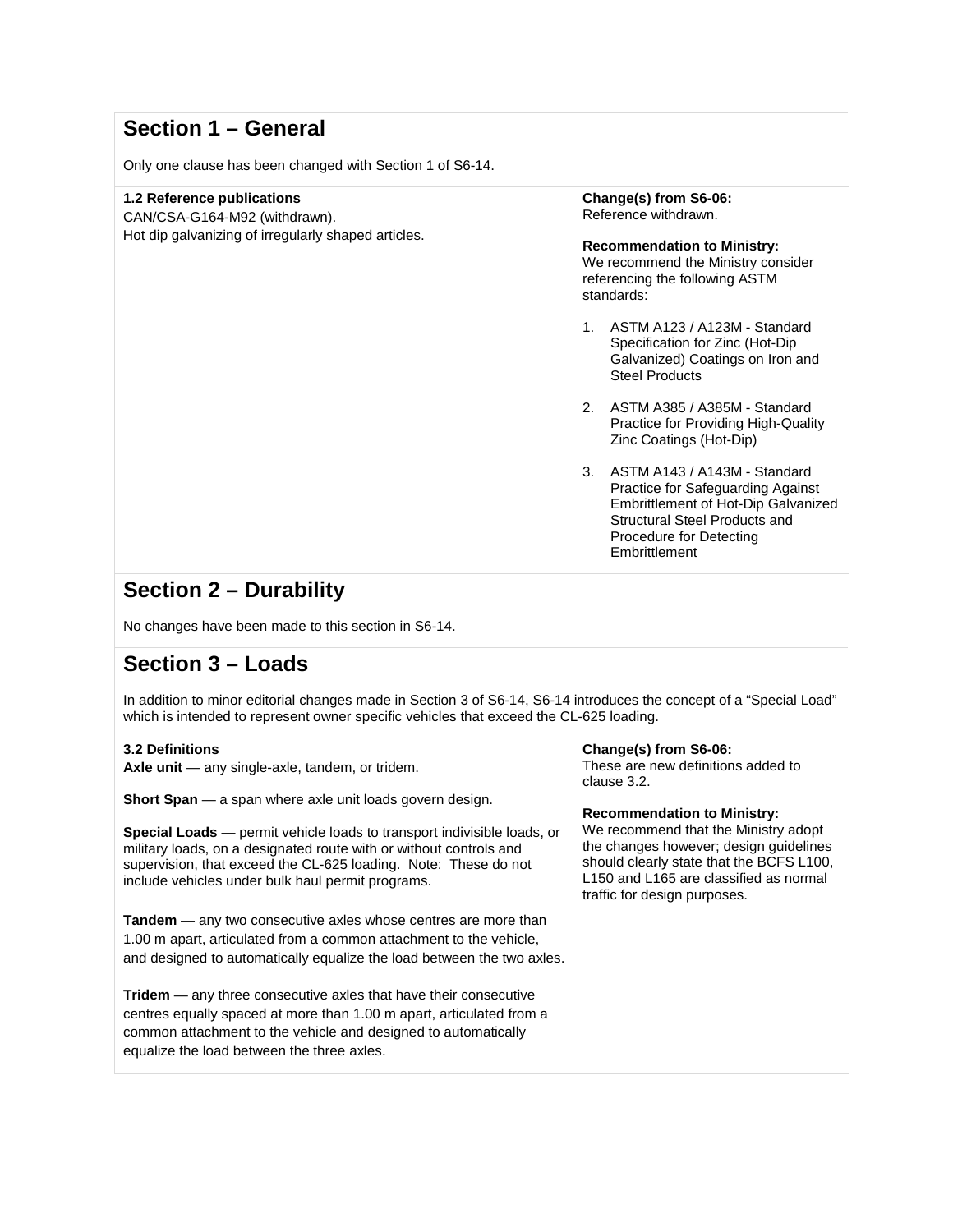#### **3.5 Load Factors and Load Combinations**

## **3.5.1 General**

#### **Table 3.1**

### **Load Factors and Load Combinations**

|                          |                  | <b>Permanent loads</b> |                  | <b>Transitory loads</b> |          |          |          |          |
|--------------------------|------------------|------------------------|------------------|-------------------------|----------|----------|----------|----------|
| Loads                    | D                | E                      | P                | $L^*$                   | К        | w        | V        | S        |
| Ultimate limit states#   |                  |                        |                  |                         |          |          |          |          |
| ULS Combination 1        | $\alpha_{\rm D}$ | $\alpha_{\rm F}$       | $\alpha_{\rm P}$ | Table 3.2               | $\Omega$ | $\Omega$ | o        | $\Omega$ |
| <b>ULS Combination 2</b> | $\alpha_{\rm D}$ | $\alpha_{\rm F}$       | $\alpha_{\rm p}$ | Table 3.2               | 1.15     | 0        | U        | ∩        |
| ULS Combination 3        | $\alpha_{D}$     | $\alpha_{\rm F}$       | $\alpha_{P}$     | Table 3.2               | 1.00     | 0.458    | 0.45     | $\Omega$ |
| ULS Combination 4        | $\alpha_{\rm D}$ | $\alpha_{\rm F}$       | $\alpha_{P}$     | 0                       | 1.25     | 1.408    | $\Omega$ | 0        |
| ULS Combination 5        | $\alpha_{\rm D}$ | $\alpha_{\rm F}$       | $\alpha_{\rm p}$ | 0                       | $\Omega$ | 0        | 0        | $\Omega$ |
| ULS Combination 6**      | $\alpha_{\rm D}$ | $\alpha_{\rm F}$       | $\alpha_{\rm P}$ | 0                       | $\Omega$ | $\Omega$ | $\Omega$ | $\Omega$ |
| ULS Combination 7        | $\alpha_{D}$     | $\alpha_{\rm F}$       | $\alpha_{P}$     | 0                       | $\Omega$ | 0.758    | $\Omega$ | $\Omega$ |
| <b>ULS Combination 8</b> | $\alpha_{\rm D}$ | $\alpha_{\rm F}$       | $\alpha_{\rm P}$ | 0                       | $\Omega$ | 0        | o        | 0        |
| <b>ULS Combination 9</b> | 1.35             | $\alpha_{\rm F}$       | $\alpha_{\rm P}$ | 0                       | O        | 0        | o        | 0        |



#### Live load factor

|                   | <b>1.1 YE ISBN 1885-198</b> |                                            |                         |                                                               |             |  |  |
|-------------------|-----------------------------|--------------------------------------------|-------------------------|---------------------------------------------------------------|-------------|--|--|
| Normal            |                             | Special loads mixed with<br>normal traffic |                         | Special loads travelling alone<br>on bridge under supervision |             |  |  |
| Load              | traffic                     | Short spans                                | Other spans Short spans |                                                               | Other spans |  |  |
| ULS combination 1 | $1.70*$                     | 1.70                                       | 1.50                    | 1.50                                                          | 1.35        |  |  |
| ULS combination 2 | 1.60                        | 1.60                                       | 1.40                    | 1.40                                                          | 1.25        |  |  |
| ULS combination 3 | 1.40                        | 1.40                                       | 1.25                    | 1.25                                                          | 1.10        |  |  |

\*Also to be applied to the barrier loads.

#### **3.8 Live Loads**

### **3.8.3.2 Special Loads**

#### **3.8.3.2.1 Special Trucks**

Special Trucks shall be provided by the authorities responsible for their operation and shall include detailed configurations of the design vehicles including all inter-axle spacings, axles loads, distance between wheel lines, overall width of the vehicles, and sizes of wheel foot prints in loaded condition. Clearance envelope of the Special Truck shall be assumed to extend 0.30 m on each side beyond the overall width of the special trucks.

#### **3.8.3.2.2 Special Lane Load**

The Special Lane load consists of a Special Truck with each axle reduced to 85% of its value, superimposed within a uniformly distributed load of 9 kN/m.

## **3.8.8 Barrier Loads**

#### **3.8.8.1 Traffic Barriers**

#### **Table 3.7 Loads on Traffic Barriers**

| Performance level | Transverse load, kN | Longitudinal load, kN Vertical load, kN |    |
|-------------------|---------------------|-----------------------------------------|----|
| TL-1              | 25                  | 10                                      | 10 |
| <b>TL-2</b>       | 100                 | 30                                      | 30 |
| <b>TL-4</b>       | 210                 | 70                                      | 90 |
| TL-5              | 50                  | 20                                      | 10 |

### **Change(s) from S6-06:**

Table modified to include special loads.

Wind load factor in ULS 4 is reduced from 1.5 to 1.4.

Wind load factor in ULS 7 is reduced from 0.8 to 0.75 when combine wind load and ice accretion load.

#### **Recommendations to Ministry:**

We recommend the Ministry adopt the changes.

## **Change(s) from S6-06:**

New definition of live load factors that includes owner specified special loads.

#### **Recommendations to Ministry:**

We recommend that the Ministry adopt the changes however; design guidelines should clearly state that the BCFS L100, L150 and L165 are classified as normal traffic for design purposes.

#### **Change(s) from S6-06:**

To accommodate owner specified design vehicles, S6-14 includes a new live load designation - special loads.

#### **Recommendations to Ministry:**

We recommend that the Ministry adopt the changes however; design guidelines should clearly state that the BCFS L100, L150 and L165 are classified as normal traffic for design purposes.

### **Change(s) from S6-06:**

S6-14 has renamed the barrier performance levels to correspond to those used by AASHTO. Further, they have added a lower performance level barrier for use on low volume roads. The loading for TL-2, TL-4 and TL-5 are the same as the previously designated PL-1, PL-2 and PL-3 barriers respectively. **Recommendations to Ministry:** The TL-1 barrier loads reflect the Minstry's CL-2 barrier design criteria. See Section 12 for further discussion and recommendations.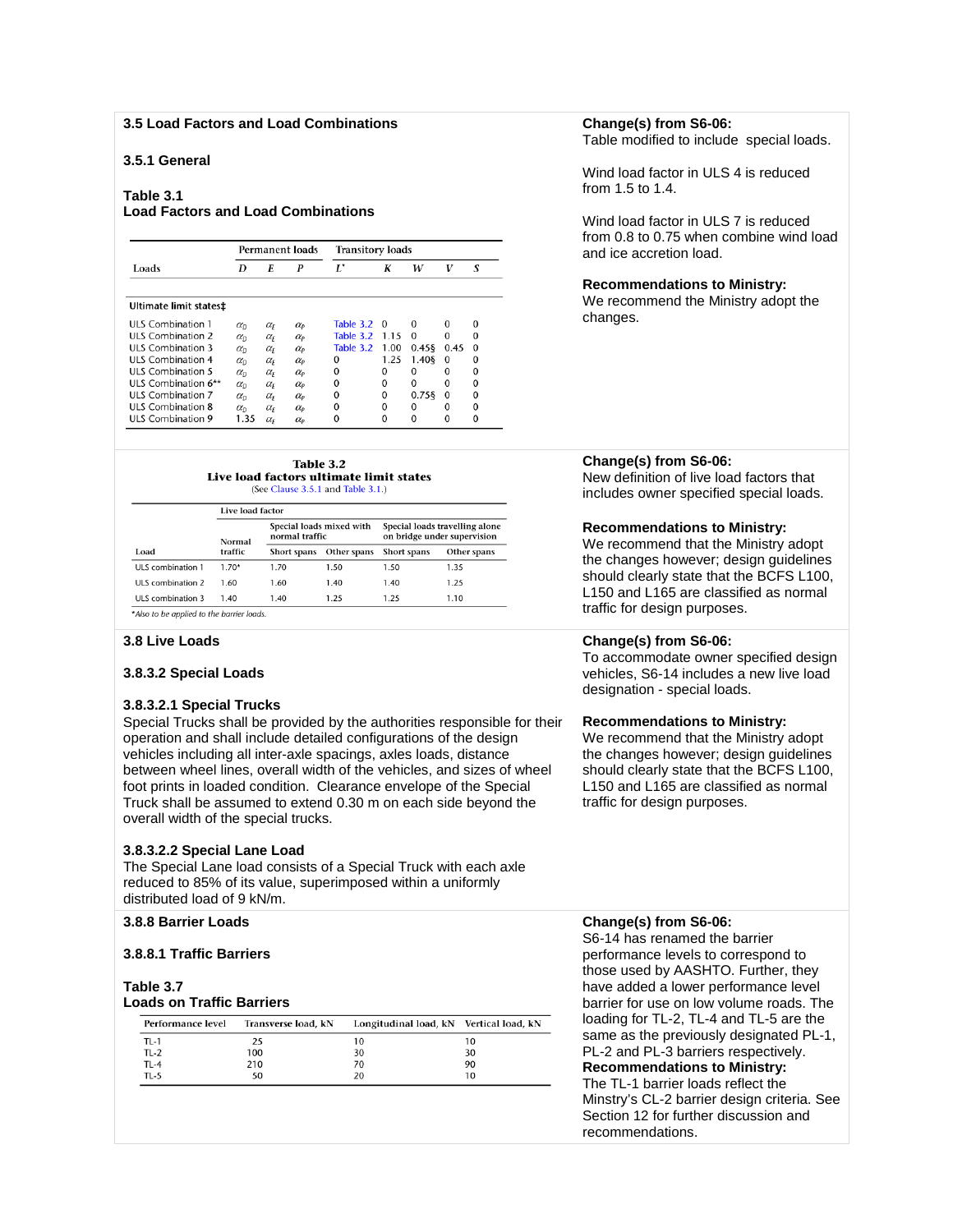## **Section 4 – Seismic Design**

S6-14 has preserved the Force-based Design (FBD) approach to seismic design from S6-06 for areas of low seismicity and simple structural systems. For most types of bridges, the new Performance-based Design (PBD) approach applies. The PBD approach is philosophically different from FBD, seeking to directly quantify the nonlinear stresses and strains in structure elements resulting from earthquake-induced displacements, rather than assume linear behaviour for an assumed structure ductility level.

The new PBD approach to seismic design may apply to several 'special' bridge crossings/replacements in the future, but does not generally apply to standard single-span, single-lane forestry bridges.

The previously developed seismic design guidelines remain applicable for typical single span forestry bridges.

# **Section 5 – Methods of Analysis**

Section 5 of S6-14 has undergone extensive revisions, the majority of which are focussed on the simplified method of analysis for longitudinal load effects. The simplified method of analysis is based on the beam analogy method in which the bridge is considered as a beam for determining the longitudinal distribution of load effects. The transverse distribution of the longitudinal load effects across the bridge width is determined by multiplying the onelane longitudinal load effect by two factors:

- $\bullet$   $\mathsf{F}_{\mathsf{T}}$  which accounts for the transverse redistribution among the longitudinal elements
- $\bullet$  F<sub>S</sub>, which account for the effects of skewed geometries.

Notwithstanding these extensive revisions, Section 5 remains of limited value when considering the analysis of typical single lane forestry bridges since:

- It focusses on providing simplified methods for analysing multi-lane bridges with limited/no guidance provided for single lane bridges.
- Twin girder and concrete/timber deck bridges are statically determinate and calculation of live loads can be completed using simple statics.

We therefore recommend the Ministry continue to rely on the previously developed guidelines for calculating live load distribution in shear-connected slab bridges and using statics to calculate live load distribution on twin steel girder bridges.

As noted, S6-14 Section 5 has increased the applicability of the simplified methods of analysis to structures that have large skews. The effect of skew on typical single lane twin steel girder concrete/timber deck bridges is typically nominal and can be ignored. The work completed by Baidar Bakht indicated a nominal magnification of forces due to skewed effects on shear-connected slab bridges with a recommendation that the effects be ignored.

Given the extensive revisions to this Section, we have not presented a comparison of clauses with associated comments and recommendations. We recommend the Ministry adopt of Section 5 for analysis multi-lane bridges and multi-girder steel and concrete/timber deck bridges. The Ministry should continue to use the guidance developed by Baidar Bakht for the analysis of single lane shear-connected slab bridges.

The Ministry should also recognise that there is still a lack of clarity when considering how to address the design of multi-lane forestry bridges especially when considering off-highway loads which are wider than highway legal loads. We recommend that the Ministry develop design quidelines for multi-lane bridges.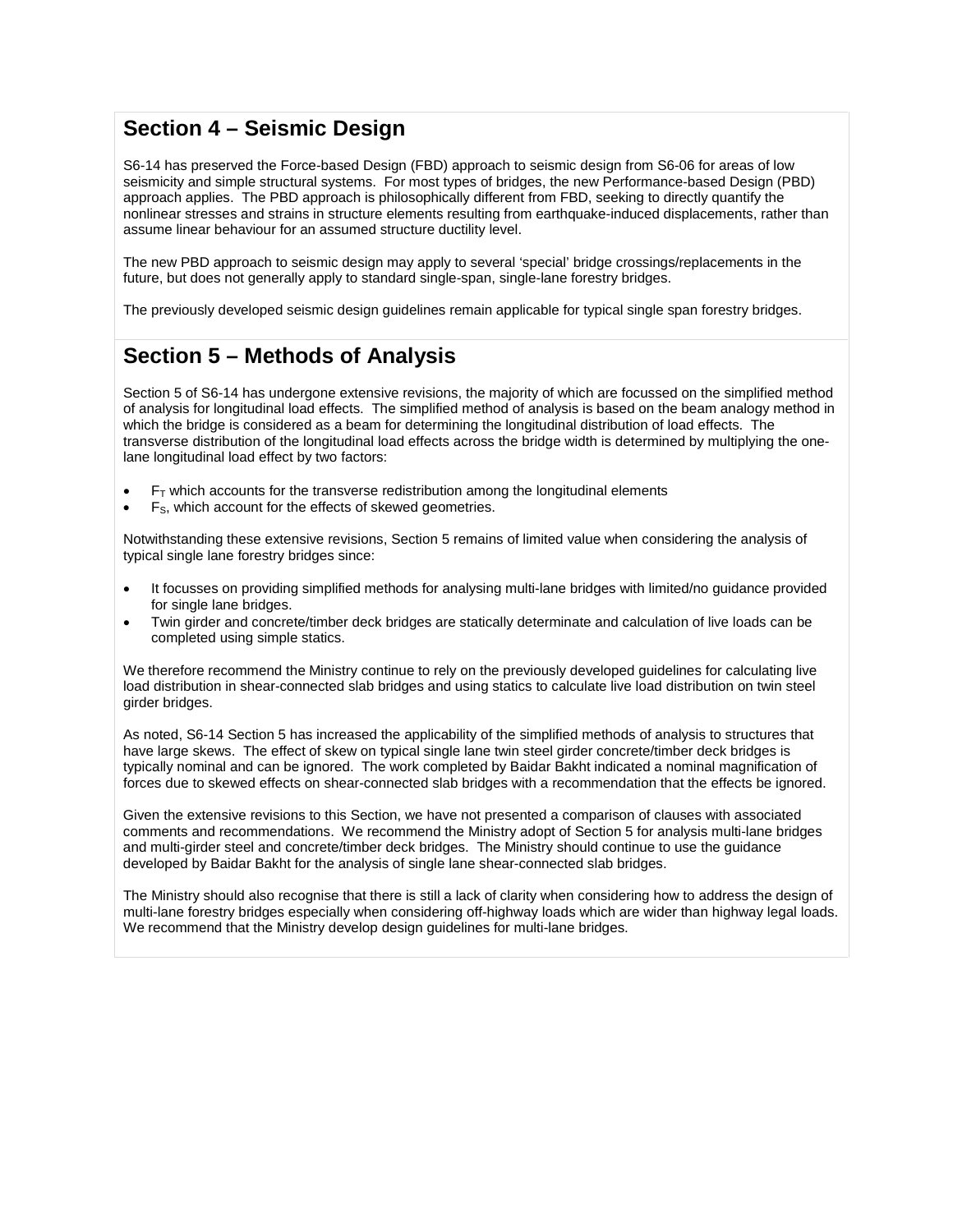## **Section 6 – Foundations and Geotechnical Systems**

The approach to geotechnical resistance for design of foundations and geotechnical systems has expanded from S6-06 to include a new coefficient called the 'Consequence Factor'. This coefficient is applied to the geotechnical resistance based on the consequence of limit state exceedance. Classifications are 'high', 'typical' and 'low', and have values of 0.9, 1.0 and 1.15, respectively.

Based on the definitions of the three consequence factors, standard forestry bridges will generally receive a factor of 1.0 to the geotechnical resistance. In addition, foundation engineering practises in the forestry sector do not adhere to the S6-06 code, and as such, changes to this section of S6-14 have no effect of the design of typical spread footings or steel piles.

We therefore recommend the Ministry do not change the current approach to the design of precast concrete footing substructures or steel piles. When considering the design of other foundations systems, we recommend the adoption of S6-14.

## **Section 8 – Concrete Structures**

No significant changes were made to Section 8 and we recommend the Ministry's design and fabrications standards for concrete components remain unchanged. We recommend the Ministry adopt Section 8 for the design of other concrete components not covered within the Standard Drawings with the possible exception of cover requirements.

Below, we have highlighted the non-grammatical changes to Section 8 for reference.

| <b>Torsion</b>                                                                                         |                                                                                                                             | buried structure<br>8.14.6 Maximum Spacing of Reinforcement for Shear and | Change(s) from S6-06:<br>Redundant Subclauses (a) and (b) removed.                                                                                                                                      |  |  |  |
|--------------------------------------------------------------------------------------------------------|-----------------------------------------------------------------------------------------------------------------------------|---------------------------------------------------------------------------|---------------------------------------------------------------------------------------------------------------------------------------------------------------------------------------------------------|--|--|--|
| containing<br>de-icing<br>chemicals;<br>marine spray                                                   | or surface runoff<br>Top surface of buried structure<br>(2)<br>with less than 600 mm fill†<br>Top surface of bottom slab of |                                                                           | <b>Recommendations to Ministry:</b><br>This change does not affect the minimum<br>concrete covers specified on the standard<br>drawings.                                                                |  |  |  |
| Top of bottom slab for<br>De-icing<br>(1)<br>rectangular voided deck<br>chemicals; spray               |                                                                                                                             |                                                                           | in S6-14.                                                                                                                                                                                               |  |  |  |
| Table 8.5 Minimum Concrete Covers and Tolerances<br>Environmental<br>Component<br>exposure             |                                                                                                                             |                                                                           | Change(s) from S6-06:<br>Components $(2)(a)$ and $(2)(b)$ are now<br>combined into a single Component (2). This<br>adjustment was by the Supplements to S6-<br>06 and has not subsequently been changed |  |  |  |
|                                                                                                        |                                                                                                                             |                                                                           | <b>Recommendations to Ministry:</b><br>We recommend the Ministry adopt the<br>change.                                                                                                                   |  |  |  |
| (c) $0.76\alpha_1\varphi_c f_c'$ in node regions anchoring tension ties in more than<br>one direction. |                                                                                                                             |                                                                           | subsequently been changed in S6-14. The<br>revision relates to the stress limits change in<br>nodal regions from $\alpha_1 f_c$ ' to 0.76 $\alpha_1 \varphi_c f_c'$ .                                   |  |  |  |
| 8.10.5.1 Stress Limits in Node Regions                                                                 |                                                                                                                             |                                                                           | This Clause was modified by the<br>Supplements to S6-06 and has not                                                                                                                                     |  |  |  |
| 8.10 Strut-and-tie Model                                                                               |                                                                                                                             |                                                                           | Change(s) from S6-06:                                                                                                                                                                                   |  |  |  |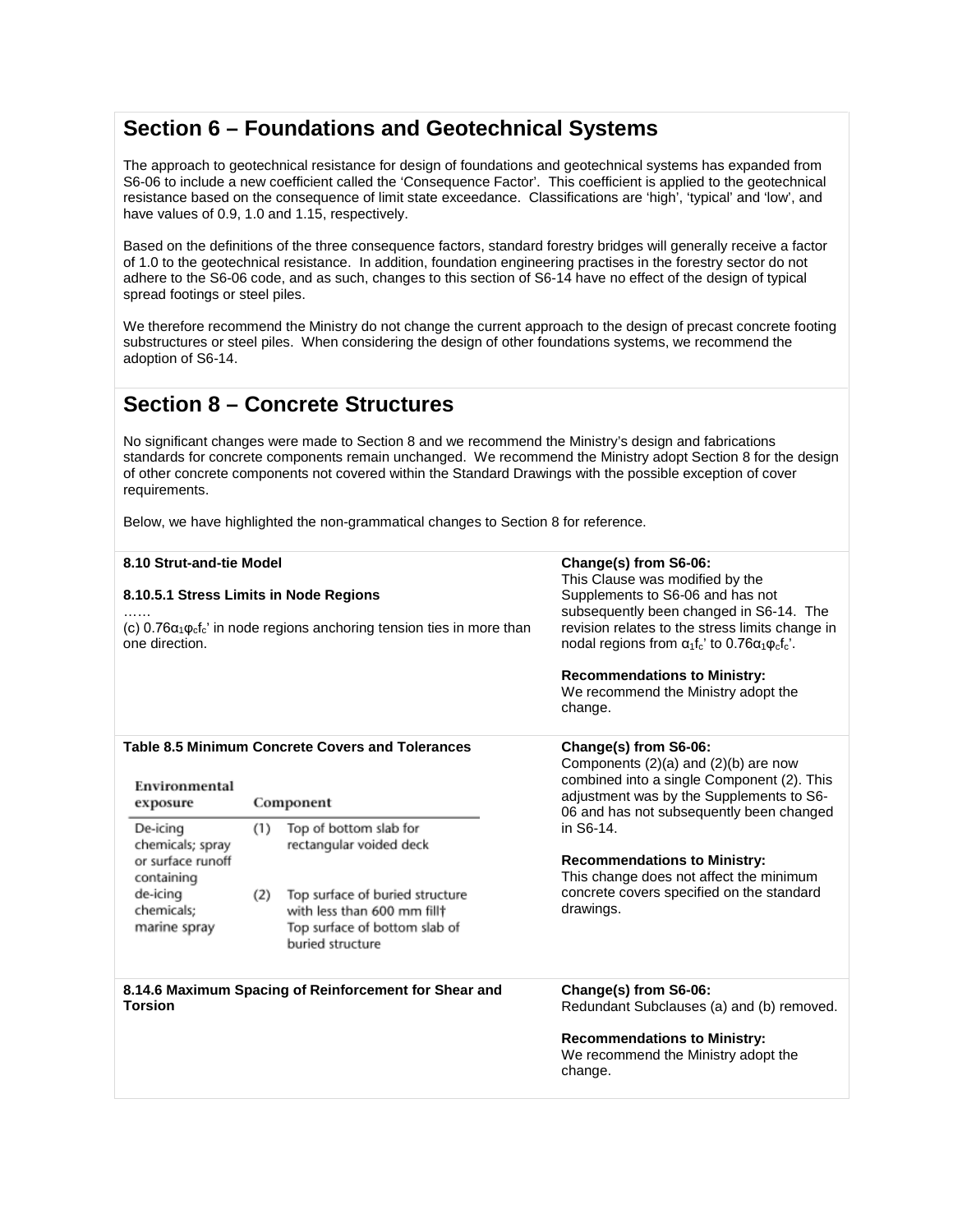## **Section 9 – Wood Structures**

A number of changes have been made to Section 9; however, we have only commented on changes that effect the calculation of sawn stringer and glulam girder section resistances, which are required to complete load evaluation calculations as the Ministry does not typically incorporate timber elements into new structures with the exception of timber decks for which standard designs exist. For the design of other timber structures, we recommend adoption of S6-14.

### **9.6.1 Flexural Resistance**

The factored resistance,  $M_f$ , of glued-laminated members shall be the lesser of

$$
M_r = \phi k_d k_{\ell s} k_m f_{bu} S
$$

and

 $M_r = \phi k_d k_m k_{sb} f_{bu} S$ 

#### **Change(s) from S6-06:**

Separate formula is given for glue-laminated members. This Clause was modified by the Supplements to S6-06 and has not subsequently been changed in S6-14. The calculation of the flexural capacity of glulam girders now considers two cases:

- 1) Flexural capacity dependant on load duration, lateral stability and load sharing effects.
- 2) Flexural capacity dependant on load duration, load sharing and size effects.

**Recommendations to Ministry:**

We recommend the Ministry adopt the change.

## **9.6.2 Size Effect**

The value of  $k_{sb}$  for glued-laminated members shall be calculated as follows:

$$
k_{sb} = \left(\frac{130}{b}\right)^{\frac{1}{10}} \left(\frac{610}{d}\right)^{\frac{1}{10}} \left(\frac{9100}{L}\right)^{\frac{1}{10}} \le 1.3
$$

#### Where:

 $b =$  the beam width (for single-piece laminations) or the width of the widest piece (for multiple-piece laminations), mm.

 $d =$  the beam depth, mm.

 $L =$  the length of beam segment from point of zero moment to point of zero moment, mm.

The value of  $k_{sb}$  for sawn wood members shall be obtained from Table 9.4. The value of  $k_{sb}$  for members other than glued-laminated or sawn wood members shall be 1.0.

## **9.8.1 General Change(s) from S6-06:**

$$
\left(\frac{P}{P_r}\right)^2 + \frac{M_c}{M_r} \le 1.0
$$
 (for uniaxial bending)

#### **Change(s) from S6-06:**

New formula for size effect on gluelaminated member is given. This Clause was modified by the Supplements to S6-06 and has subsequently been changed again in S6-14.

## **Recommendations to Ministry:**

We recommend the Ministry adopt the change.

The formula for uniaxial bending revised. This Clause was modified by the Supplements to S6-06 and has not subsequently been changed in S6-14.

**Recommendations to Ministry:** We recommend the Ministry adopt the change.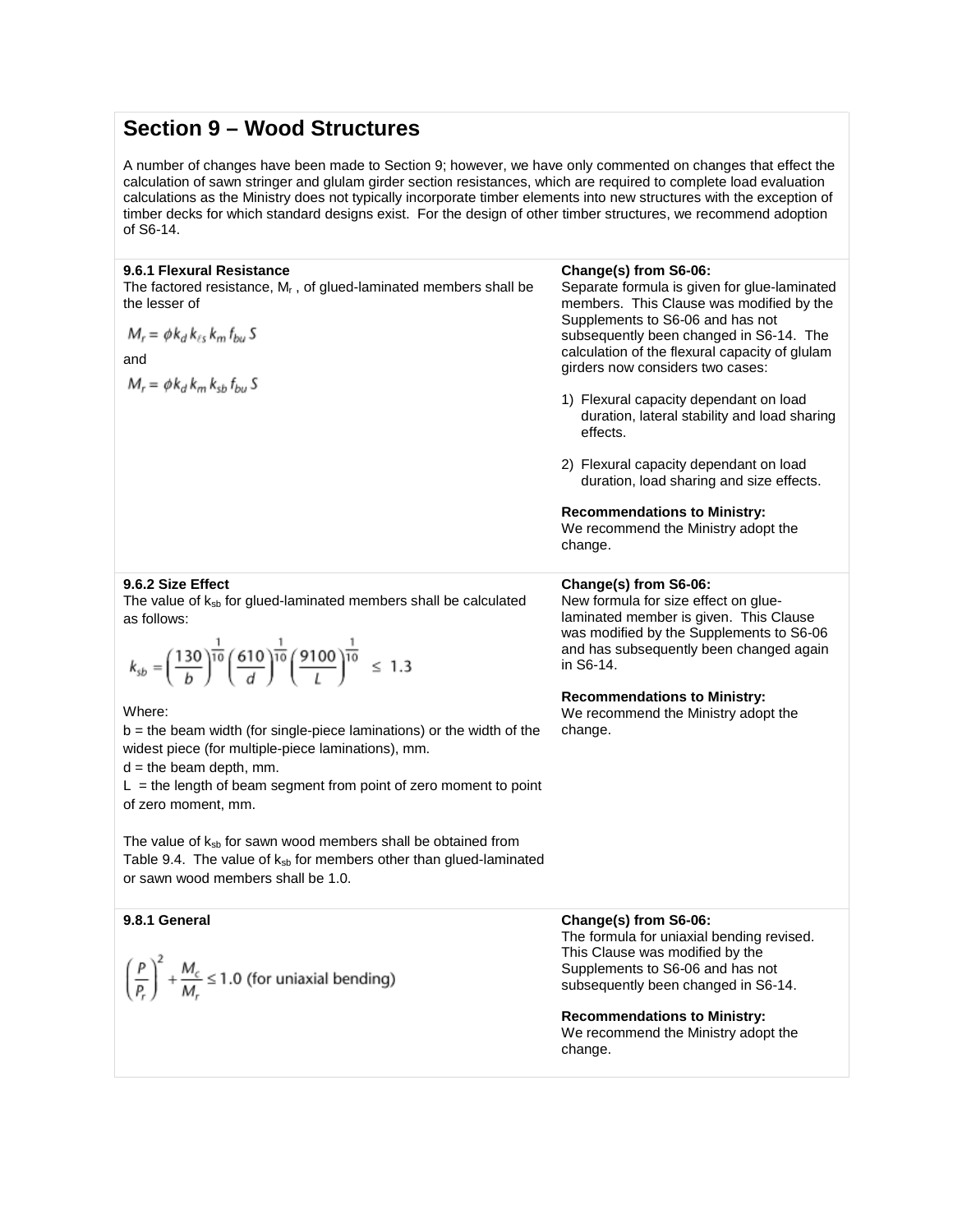|  | 9.10 Compression at an Angle to Grain |  |  |  |  |
|--|---------------------------------------|--|--|--|--|
|--|---------------------------------------|--|--|--|--|

The factored compressive resistance,  $R_{r}$ , for loads applied at an angle θ to the grain shall be calculated as follows:

| $R_r = \phi k_d \frac{A\big(k_{sp} f_{pu}\big)\big(k_{sq} f_{qu}\big)}{\big(k_{sp} f_{pu}\big)\text{sin}^2\theta+\big(k_{sq} f_{au}\big)\text{cos}^2\theta}$                                                                                                                                                                                                                                                                                                                                                                                     | <b>Recommendations to Ministry:</b><br>We recommend the Ministry adopt the<br>change.                                                                                                                                                                                                                                                   |
|--------------------------------------------------------------------------------------------------------------------------------------------------------------------------------------------------------------------------------------------------------------------------------------------------------------------------------------------------------------------------------------------------------------------------------------------------------------------------------------------------------------------------------------------------|-----------------------------------------------------------------------------------------------------------------------------------------------------------------------------------------------------------------------------------------------------------------------------------------------------------------------------------------|
| where $\varphi = 0.8$<br>$f_{\text{pu}}$ , $f_{\text{qu}}$ = obtained from Tables 9.12 to 9.16.<br>$k_d$ = as specified in Clause 9.5.3.<br>$k_{sp}$ = as specified in Clauses 9.8.2.2 and 9.8.2.3.<br>When the larger dimension or the diameter of the bearing area is<br>less than 150 mm, no part of the bearing area is closer than 75 mm<br>to the end of the member, and the bending moments at the bearing<br>section do not exceed 0.4Mr, ksq shall be obtained from Table 9.10.<br>For all other cases, $k_{sq}$ shall be taken as 1.0. |                                                                                                                                                                                                                                                                                                                                         |
| 9.12.2 Specified Strengths and Moduli of Elasticity<br>The specified strengths and moduli of elasticity for glued-laminated<br>Douglas fir timber shall be obtained from Table 9.15.                                                                                                                                                                                                                                                                                                                                                             | Change(s) from S6-06:<br>Slight adjustments to the negative bending<br>moment strengths and moduli of elasticity.<br>The moduli of elasticity were modified by the<br>Supplements to S6-06 and have not<br>subsequently been changed in S6-14.<br><b>Recommendations to Ministry:</b><br>We recommend the Ministry adopt the<br>change. |
| 9.17 Durability<br>9.17.1 General                                                                                                                                                                                                                                                                                                                                                                                                                                                                                                                | Change(s) from S6-06:<br>Requirement of approval by Health<br>Canada's Pest Management Regulatory<br>Agency removed<br><b>Recommendations to Ministry:</b><br>We recommend the Ministry adopt the<br>change.                                                                                                                            |
| 9.17.2 Pedestrian Contact                                                                                                                                                                                                                                                                                                                                                                                                                                                                                                                        | Change(s) from S6-06:<br>Requirement of approval by Health<br>Canada's Pest Management Regulatory<br>Agency removed.<br><b>Recommendations to Ministry:</b><br>We recommend the Ministry adopt the<br>change.                                                                                                                           |
| 9.17.5 Pressure Preservative Treatment of Laminated Veneer<br>Lumber<br>Treatment shall be in accordance with AWPA U1 and T1.                                                                                                                                                                                                                                                                                                                                                                                                                    | Change(s) from S6-06:<br>Treatment standards revised to refer to<br>AWPA U1 and T1.<br><b>Recommendations to Ministry:</b><br>We recommend the Ministry to further<br>investigate.                                                                                                                                                      |

**Change(s) from S6-06:**

New modification factors included in the formula.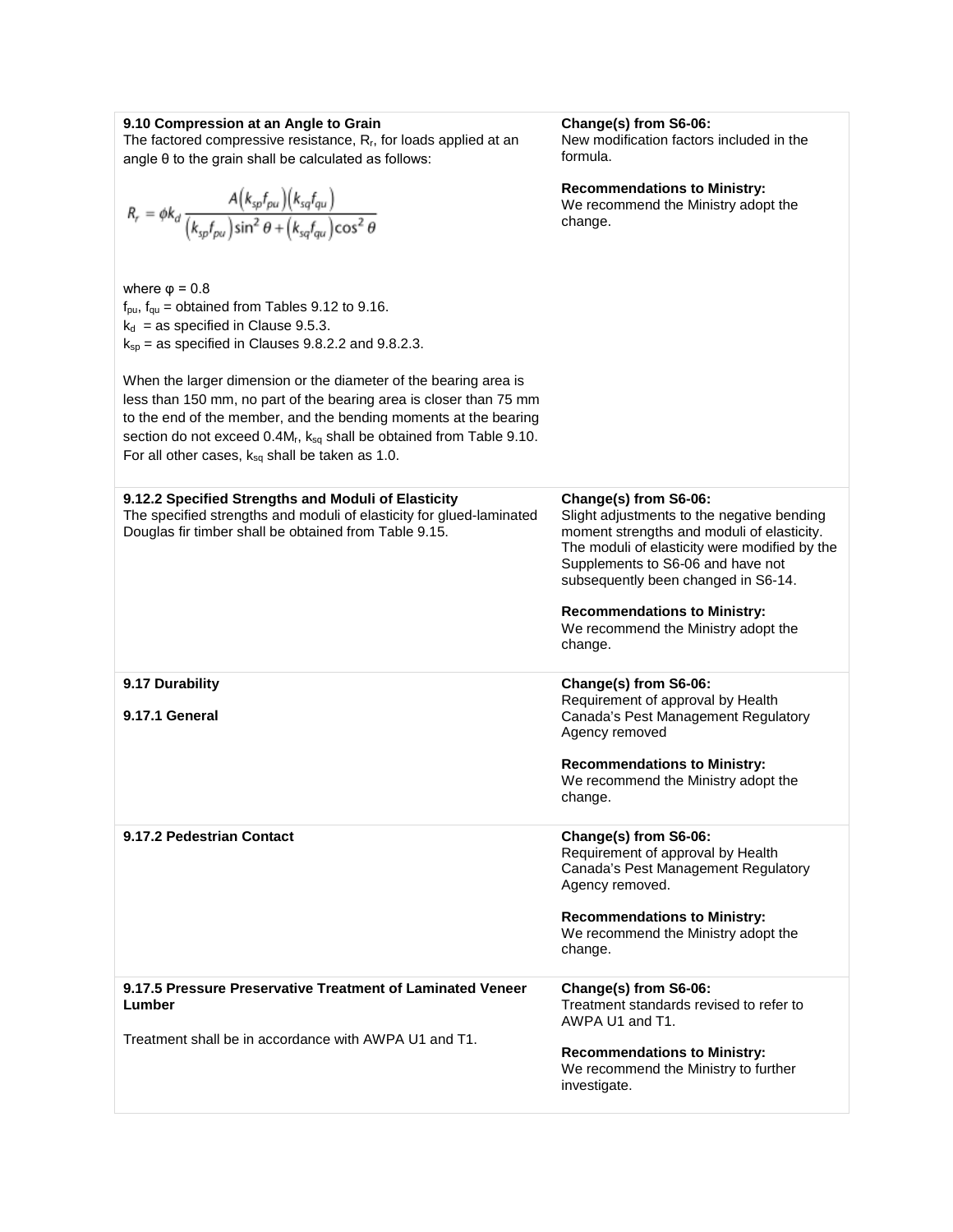| 9.17.6 Pressure Preservative Treatment of Parallel Strand<br>Lumber                                                                                                                                                                                                                                                                                                                                                                                                               | Change(s) from S6-06:<br>Treatment standards revised to AWPA U1<br>and T1.                                                                                                   |
|-----------------------------------------------------------------------------------------------------------------------------------------------------------------------------------------------------------------------------------------------------------------------------------------------------------------------------------------------------------------------------------------------------------------------------------------------------------------------------------|------------------------------------------------------------------------------------------------------------------------------------------------------------------------------|
| Treatment shall be in accordance with AWPA U1 and T1.                                                                                                                                                                                                                                                                                                                                                                                                                             | <b>Recommendations to Ministry:</b><br>We recommend the Ministry to further<br>investigate.                                                                                  |
| 9.17.12 Stress-Laminated Timber Decking                                                                                                                                                                                                                                                                                                                                                                                                                                           | Change(s) from S6-06:<br>Requirement of net retention removed.                                                                                                               |
|                                                                                                                                                                                                                                                                                                                                                                                                                                                                                   | <b>Recommendations to Ministry:</b><br>We recommend the Ministry adopt the<br>change.                                                                                        |
| <b>Section 10 - Steel Structures</b>                                                                                                                                                                                                                                                                                                                                                                                                                                              |                                                                                                                                                                              |
| The majority of the changes to Section 10 are grammatical changes to promote consistency between Clauses. We<br>have only highlighted grammatical changes that alter the interpretation of a specific Clause. We have also<br>highlighted changes made by the three Supplements to S6-06, the majority of which have been carried over into<br>S6-14.                                                                                                                             |                                                                                                                                                                              |
| The most significant changes that will impact the design of typical single lane forestry bridges relate to:                                                                                                                                                                                                                                                                                                                                                                       |                                                                                                                                                                              |
| Creating consistency between Section 8 and 10 when calculating the compressive resistance of concrete.<br>٠<br>Calculation of allowable fatigue stress ranges.<br>Calculation of the fatigue resistance of stud type shear connectors.                                                                                                                                                                                                                                            |                                                                                                                                                                              |
| 10.7.2 Minimum Thickness of Steel<br>The minimum thickness of steel shall be as follows:                                                                                                                                                                                                                                                                                                                                                                                          | Change(s) from S6-06:<br>Reduced minimum thickness of gusset plate<br>and girder web plate from 10 mm to 9.5 mm.                                                             |
| (a) gusset plates for main members and all material in end floor<br>beams and end diaphragms and their connections: 9.5 mm;<br>(b) closed sections, e.g., tubular members or closed ribs in<br>orthotropic decks that are sealed against entry of moisture: 6 mm;<br>(c) webs of rolled shapes: 6 mm;<br>(d) webs of plate girders and box girders: 9.5 mm; and<br>(e) other structural steel except for fillers, railings, and components<br>not intended to resist loads: 8 mm. | <b>Recommendations to Ministry:</b><br>We recommend the Ministry adopt the<br>change. This change reflects standard<br>practice that is currently in use by the<br>Ministry. |
| 10.7.3 Floor Beams and Diaphragms at Piers and Abutments<br>Floor beams and diaphragms at piers and abutments shall be                                                                                                                                                                                                                                                                                                                                                            | Change(s) from S6-06:<br>No changes.                                                                                                                                         |
| designed to facilitate jacking of the superstructure unless the main<br>longitudinal members are designed to be jacked directly.                                                                                                                                                                                                                                                                                                                                                  | <b>Recommendations to Ministry:</b><br>The Ministry may consider requiring designs<br>of bridges with spans over a specified length<br>to include jacking provisions.        |
| <b>10.8.1 Tension Members</b>                                                                                                                                                                                                                                                                                                                                                                                                                                                     | Change(s) from S6-06:                                                                                                                                                        |
| 10.8.1.3 Cross-sectional Areas                                                                                                                                                                                                                                                                                                                                                                                                                                                    | Deduction now only applies to punched<br>holes, whereas in S6-06, it applied to all<br>holes.                                                                                |
| 10.8.1.3.1 General<br>Deductions for fastener holes shall be made using a hole diameter<br>2 mm greater than the specified hole diameter for punched holes.<br>This allowance shall be waived for drilled holes or holes that are<br>subpunched and reamed to the specified hole diameter.                                                                                                                                                                                        | <b>Recommendations to Ministry:</b><br>We recommend the Ministry adopt the<br>change.                                                                                        |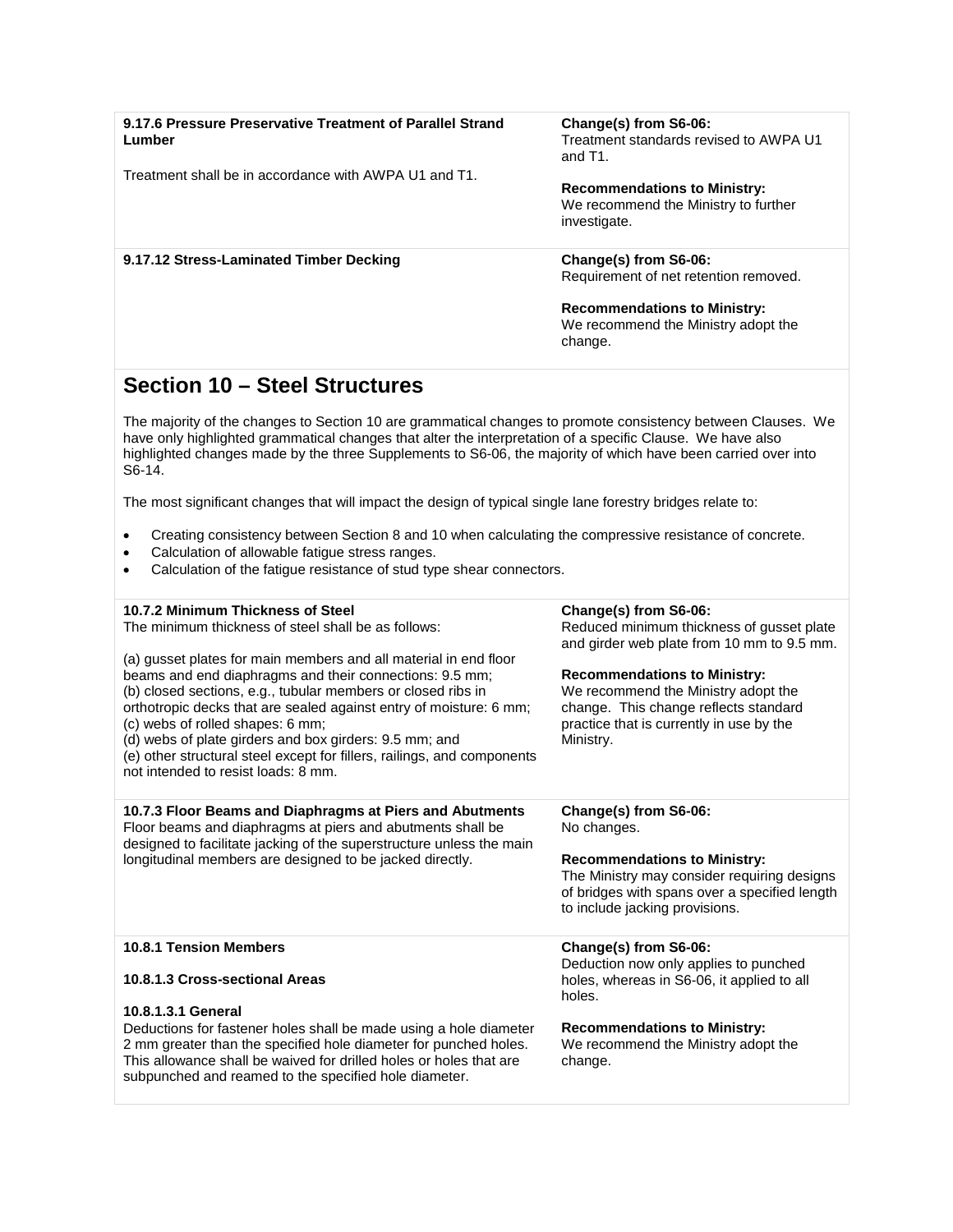| 10.9.4 Axial Compression and Bending<br>10.9.4.1 Cross-Sectional and Member Strengths - All Classes | Change(s) from S6-06:<br>Design of Class 2 Sections of I-shaped<br>members is now covered by CI .10.9.4.4,                                                                                                                                                                         |
|-----------------------------------------------------------------------------------------------------|------------------------------------------------------------------------------------------------------------------------------------------------------------------------------------------------------------------------------------------------------------------------------------|
| of Sections except Class 1 and 2 Sections of I-Shaped<br><b>Members</b>                             | i.e., Class 2 Sections are treated similarly to<br>Class 1 Sections.                                                                                                                                                                                                               |
| 10.9.4.4 Member Strength and Stability - Class 1 and Class 2<br><b>Sections of I-Shaped Members</b> | <b>Recommendations to Ministry:</b><br>We recommend the Ministry adopt the<br>change.                                                                                                                                                                                              |
| 10.9.5 Composite Columns                                                                            | This Section has been revised but we have<br>not completed a review since typical single<br>lane forestry bridges do not comprise<br>composite columns. However, where the<br>design of a composite column is required,<br>we recommend the adoption of the S6-14<br>requirements. |
| 10.10 Beams and Girders                                                                             | Change(s) from S6-06:<br>This Clause was modified by the                                                                                                                                                                                                                           |
| 10.10.2.3 Laterally Unbraced Members                                                                | Supplements to S6-06 and has not<br>subsequently been changed in S6-14. The                                                                                                                                                                                                        |
| $=\frac{4M_{max}}{\sqrt{M_{max}^2+4M_{s}^2+7M_{h}^2+4M_{s}^2}} \leq 2.5$                            | revision relates to the calculation of $w_2$<br>factor.                                                                                                                                                                                                                            |
| Where:                                                                                              | <b>Recommendations to Ministry:</b>                                                                                                                                                                                                                                                |
| $M_{max}$ = maximum absolute value of factored bending moment in<br>unbraced segment, N·mm.         | We recommend the Ministry adopt the<br>change.                                                                                                                                                                                                                                     |
| $M_a$ = factored bending moment at one-quarter point of unbraced                                    |                                                                                                                                                                                                                                                                                    |
| segment, N·mm.<br>$M_b$ = factored bending moment at midpoint of unbraced segment, N                |                                                                                                                                                                                                                                                                                    |
| $\cdot$ mm.<br>$M_c$ = factored bending moment at three-quarter point of unbraced                   |                                                                                                                                                                                                                                                                                    |
| segment, $N \cdot$ mm.                                                                              |                                                                                                                                                                                                                                                                                    |
| 10.11 Composite Beams and Girders                                                                   | Change(s) from S6-06:                                                                                                                                                                                                                                                              |
| 10.11.5.2.2 Compressive resistance of concrete<br>$C_c = \alpha_1 \varphi_c b_e t_c f_c'$           | The compressive resistance of the concrete<br>$\text{deck}$ ( $C_c$ ) has been revised to be consistent<br>with Section 8.                                                                                                                                                         |
|                                                                                                     | <b>Recommendations to Ministry:</b><br>We recommend the Ministry adopt the                                                                                                                                                                                                         |
|                                                                                                     | change.                                                                                                                                                                                                                                                                            |
| 10.11.5.3 Negative Moment Regions                                                                   | Change(s) from S6-06:<br>The calculation of negative moment<br>resistance includes a requirement that the<br>lateral torsional buckling resistance be<br>calculated when determining the resistance<br>of a composite section in the negative<br>moment region.                    |
|                                                                                                     | <b>Recommendations to Ministry:</b><br>We recommend the Ministry adopt the<br>change.                                                                                                                                                                                              |
|                                                                                                     | Further, the Ministry may wish to develop<br>some guidelines for the detailing and<br>calculation of negative moment resistances<br>in steel girders with composite precast<br>concrete decks.                                                                                     |
| 10.11.6 Class 3 Sections                                                                            | Change(s) from S6-06:                                                                                                                                                                                                                                                              |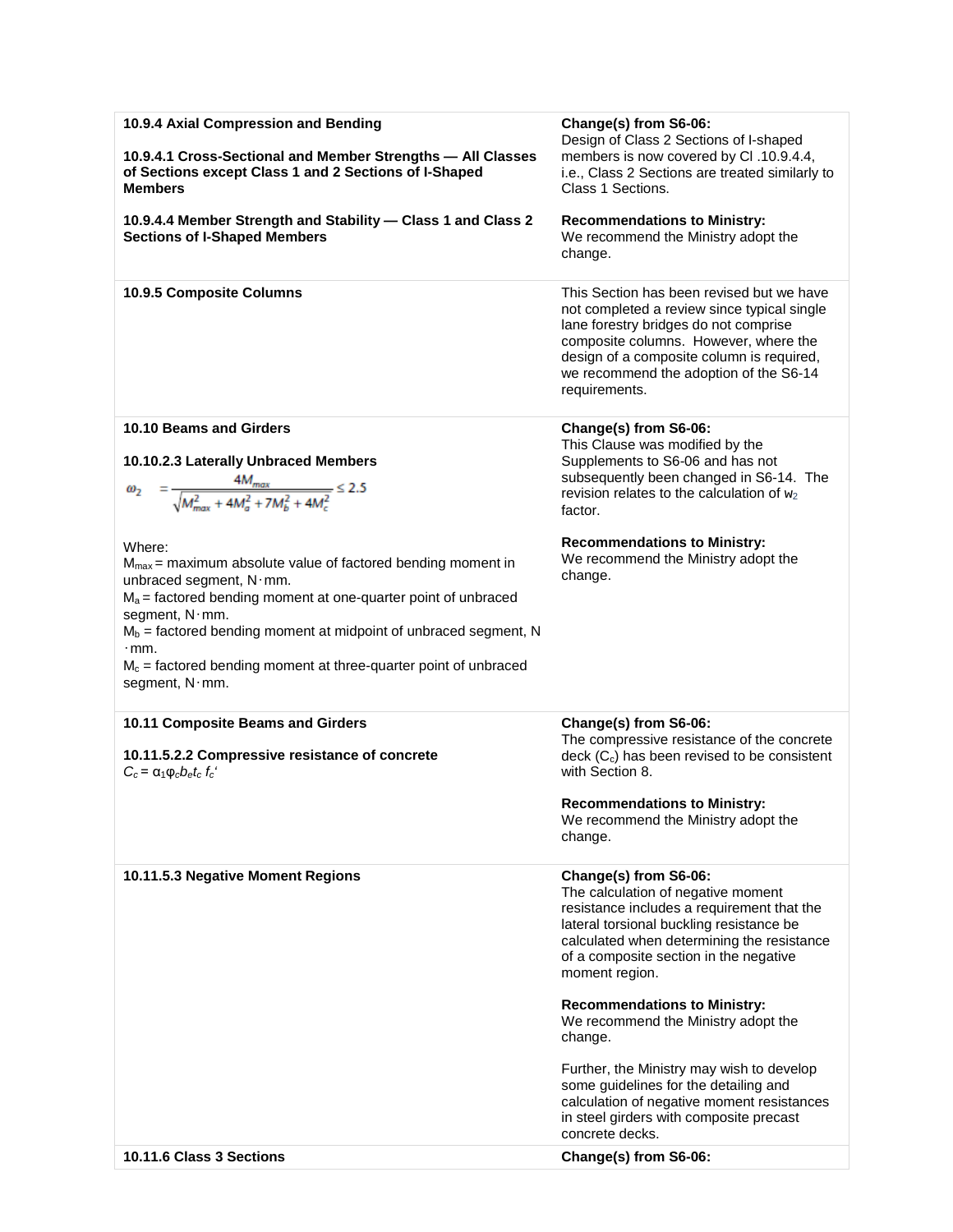| 10.11.6.2.2 Moment Resistance of Slender Members                                                                                       | The compressive resistance of the concrete<br>$\text{deck}$ ( $C_c$ ) has been revised to be consistent<br>with Section 8.<br><b>Recommendations to Ministry:</b><br>We recommend the Ministry adopt the<br>change.                                                                                                                                                                                                                                   |
|----------------------------------------------------------------------------------------------------------------------------------------|-------------------------------------------------------------------------------------------------------------------------------------------------------------------------------------------------------------------------------------------------------------------------------------------------------------------------------------------------------------------------------------------------------------------------------------------------------|
| 10.11.6.3 Negative Moment Regions<br>10.11.6.3.1.2<br>", or a more detailed analysis of its lateral torsional<br>buckling resistance." | Change(s) from S6-06:<br>New phrase added that allows the<br>calculation of negative moment resistance<br>be calculated using a more detailed<br>analysis.<br><b>Recommendations to Ministry:</b><br>We recommend the Ministry adopt the<br>change.<br>Further, the Ministry may wish to develop<br>some guidelines for the detailing and<br>calculation of negative moment resistances<br>in steel girders with composite precast<br>concrete decks. |
| 10.11.8.3 Shear connector resistance<br>10.11.8.3.1 General<br>$P = \alpha_1 \varphi_c f_c b_e t_c + \varphi_r A_r f_v$                | Change(s) from S6-06:<br>The compressive resistance of the concrete<br>$\text{deck}$ ( $C_c$ ) has been revised to be consistent<br>with Section 8.<br><b>Recommendations to Ministry:</b><br>We recommend the Ministry adopt the<br>change.                                                                                                                                                                                                          |
| 10.11.8.3.3 Stud Connectors in Full-Depth Precast Panels                                                                               | Change(s) from S6-06:<br>This Clause was added by the Supplements<br>to S6-06 and has not subsequently been<br>changed in S6-14. The Clause provides<br>guidance for the design of shear connectors<br>with full depth precast concrete deck panels.<br><b>Recommendations to Ministry:</b><br>We recommend that the Ministry adopt these<br>requirements.                                                                                            |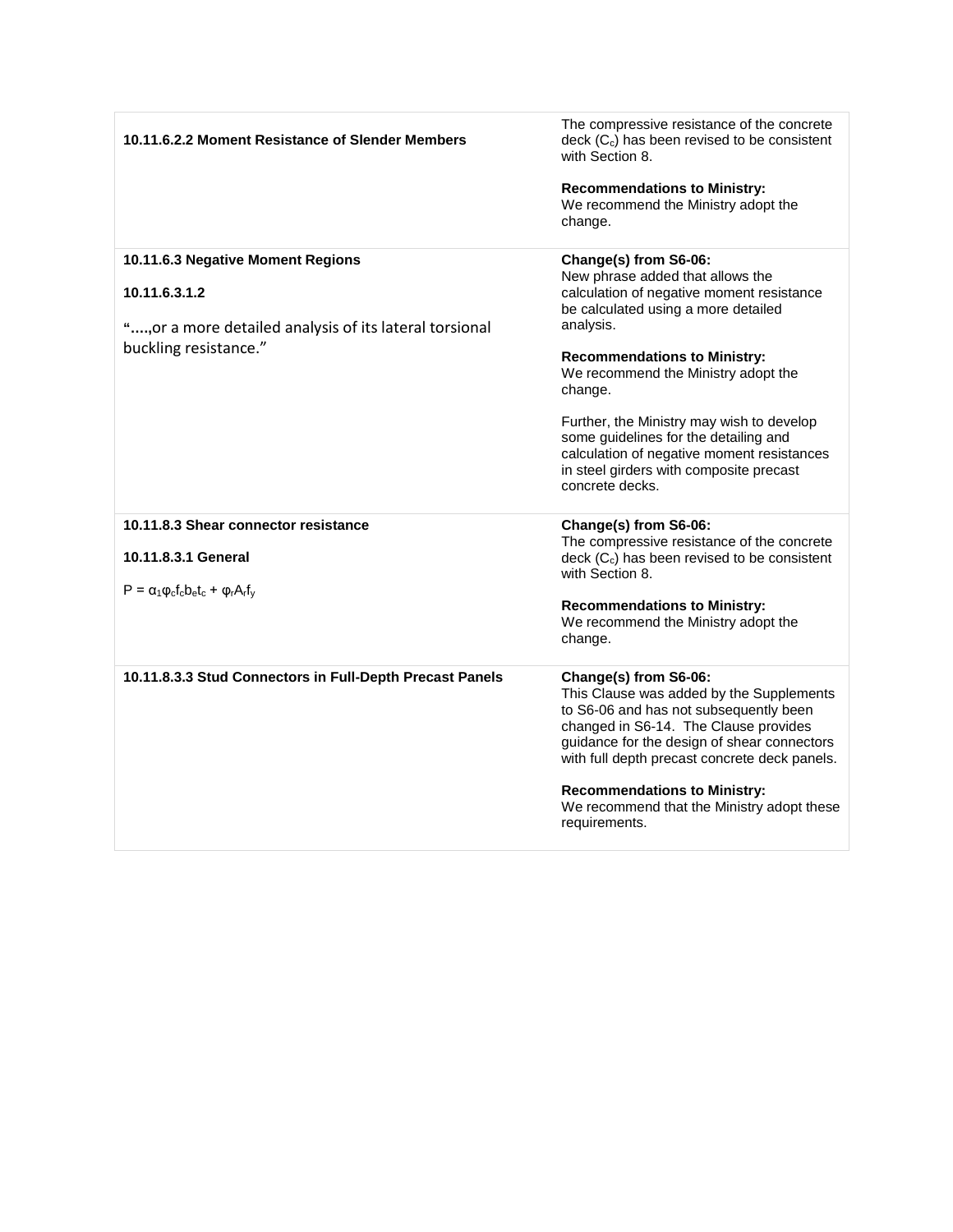| 10.11.8.3.4 Channel Connectors in Cast-in-Place Deck Slab<br>In solid slabs of normal-density concrete, the factored shear<br>resistance for channel shear connectors shall be taken as. | Change(s) from S6-06:<br>This Clause was added by the Supplements<br>to S6-06 and has not subsequently been<br>changed in S6-14. This Clause does not<br>allow the use of channel shear connectors<br>with full depth precast concrete deck panels.<br><b>Recommendations to Ministry:</b><br>Since this is a typical retrofit detail used by<br>the Ministry, the Ministry should consider<br>reviewing this requirement and developing a<br>suitable standard detail.<br>Further, the resistance for a channel shear<br>connector as calculated using this Clause<br>does not apply to the larger channel sections<br>used for deck retrofit projects. We therefore<br>recommend the Ministry develop standard<br>design criteria for channel shear connectors. |
|------------------------------------------------------------------------------------------------------------------------------------------------------------------------------------------|-------------------------------------------------------------------------------------------------------------------------------------------------------------------------------------------------------------------------------------------------------------------------------------------------------------------------------------------------------------------------------------------------------------------------------------------------------------------------------------------------------------------------------------------------------------------------------------------------------------------------------------------------------------------------------------------------------------------------------------------------------------------|
| 10.11.8.4 Longitudinal Shear                                                                                                                                                             | Change(s) from S6-06:<br>The compressive resistance of the concrete<br>deck $(C_c)$ has been revised to be consistent<br>with Section 8.<br><b>Recommendations to Ministry:</b><br>We recommend the Ministry adopt the<br>change.                                                                                                                                                                                                                                                                                                                                                                                                                                                                                                                                 |
| 10.12 Composite Box Girders                                                                                                                                                              | This Section has been revised but we have<br>not completed a review since typical single<br>lane forestry bridges do not comprise<br>composite box girders. However, where the<br>design of a composite box girder is required,<br>we recommend the adoption of the S6-14<br>requirements.                                                                                                                                                                                                                                                                                                                                                                                                                                                                        |
| 10.13 Horizontally Curved Girders                                                                                                                                                        | This Section has been revised, but we have<br>not completed a review since typical single<br>lane forestry bridges do not comprise<br>horizontally curved girders. However, where<br>the design of a horizontally curved girder is<br>required, we recommend the adoption of the<br>S6-14 requirements.                                                                                                                                                                                                                                                                                                                                                                                                                                                           |
| 10.14 Trusses                                                                                                                                                                            | This Section has been revised but we have<br>not completed a review since typical single<br>lane forestry bridges do not comprise<br>trusses. However, where the design of a<br>truss is required, we recommend the<br>adoption of the S6-14 requirements.                                                                                                                                                                                                                                                                                                                                                                                                                                                                                                        |
| 10.15 Arches                                                                                                                                                                             | This Section has been revised but we have<br>not completed a review since typical single<br>lane forestry bridges do not comprise<br>arches. However, where the design of an<br>arch is required, we recommend the<br>adoption of the S6-14 requirements.                                                                                                                                                                                                                                                                                                                                                                                                                                                                                                         |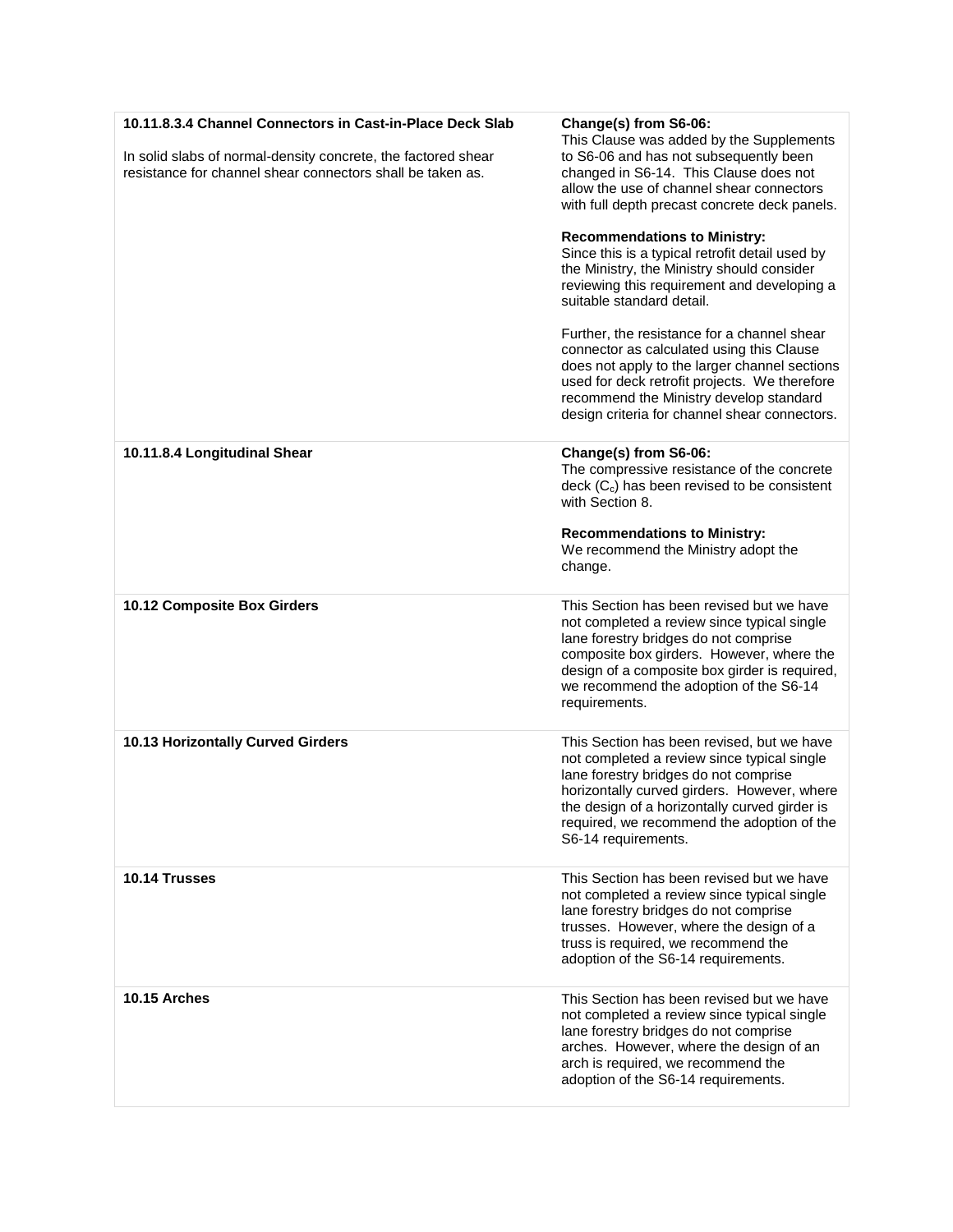| 10.16 Orthotropic Decks                                                                                                                                                                     | Change(s) from S6-06:<br>While there are no significant changes from<br>S6-06. The Ministry should note that this<br>Clause is not applicable to the design of<br>orthotropic steel decks incorporated into all-<br>steel portable bridges as defined by the<br>Ministry Standard Drawings STD-E-090-01<br>and 02. Since these are temporary<br>structures, the typical requirements for the<br>design of orthotropic steel decks has been<br>relaxed.<br><b>Recommendations to Ministry:</b><br>The Ministry may wish to develop design<br>guidelines for orthotropic steel decks. This<br>could include providing supplementary<br>information on standard drawings. |
|---------------------------------------------------------------------------------------------------------------------------------------------------------------------------------------------|------------------------------------------------------------------------------------------------------------------------------------------------------------------------------------------------------------------------------------------------------------------------------------------------------------------------------------------------------------------------------------------------------------------------------------------------------------------------------------------------------------------------------------------------------------------------------------------------------------------------------------------------------------------------|
| 10.17 Structural Fatigue                                                                                                                                                                    | The Ministry has already adopted alternative<br>fatigue design guidelines that address the<br>difference between highway and off-highway<br>loading. These requirements are not<br>addressed in the subsequent review unless<br>we are recommending specific changes.                                                                                                                                                                                                                                                                                                                                                                                                  |
| 10.17.2.3 Fatigue Stress Range Resistance<br>10.17.2.3.1 Fatigue Stress Range Resistance of a Member or<br><b>Detail</b>                                                                    | Change(s) from S6-06:<br>The calculation of the Fatigue Stress Range<br>Resistance $(F_{sr})$ has been revised.<br><b>Recommendations to Ministry:</b>                                                                                                                                                                                                                                                                                                                                                                                                                                                                                                                 |
| $F_{sr} = \left(\frac{\gamma}{N_c}\right)^{1/3}$<br>If $F_{sr} = \left(\frac{\gamma}{N_c}\right)^{1/3} < F_{srt}$ , $F_{sr} = \left(\frac{\gamma'}{N_c}\right)^{1/5} \ge \frac{F_{srt}}{2}$ | We recommend the Ministry adopt the<br>changes.                                                                                                                                                                                                                                                                                                                                                                                                                                                                                                                                                                                                                        |
| 10.17.2.7 Fatigue Resistance of Stud Shear Connectors<br>Stud shear connectors shall be designed for the following stress<br>range:                                                         | Change(s) from S6-06:<br>This Clause was modified by the<br>Supplements to S6-06 and has not<br>subsequently been changed in S6-14.                                                                                                                                                                                                                                                                                                                                                                                                                                                                                                                                    |
| $\tau_{rs}=0.52C_L\frac{V_{sc}Q}{A_{\textrm{\tiny{c}}r}l_{\textrm{\tiny{r}}}}\frac{s}{n}\leq F_{sr}^D$                                                                                      | <b>Recommendations to Ministry:</b><br>Similar to the calculation of the fatigue stress<br>range f <sub>sr</sub> the Ministry should explicitly revise<br>this clause to require the design for the full<br>range of the design shear force rather than a<br>reduced range. The formula should be<br>revised to:                                                                                                                                                                                                                                                                                                                                                       |
|                                                                                                                                                                                             | $\tau_{sr} = \frac{V_{sc} Qs}{A_{sc} I_n n} \leq F_{sr}^D$                                                                                                                                                                                                                                                                                                                                                                                                                                                                                                                                                                                                             |
|                                                                                                                                                                                             | Where:                                                                                                                                                                                                                                                                                                                                                                                                                                                                                                                                                                                                                                                                 |
|                                                                                                                                                                                             | $V_{sc}$ = range of design shear force at the<br>section along the length of the beam where<br>the shear resistance of shear connectors is<br>being evaluated for BCL-625, L100, L150                                                                                                                                                                                                                                                                                                                                                                                                                                                                                  |

and L165 design vehicles.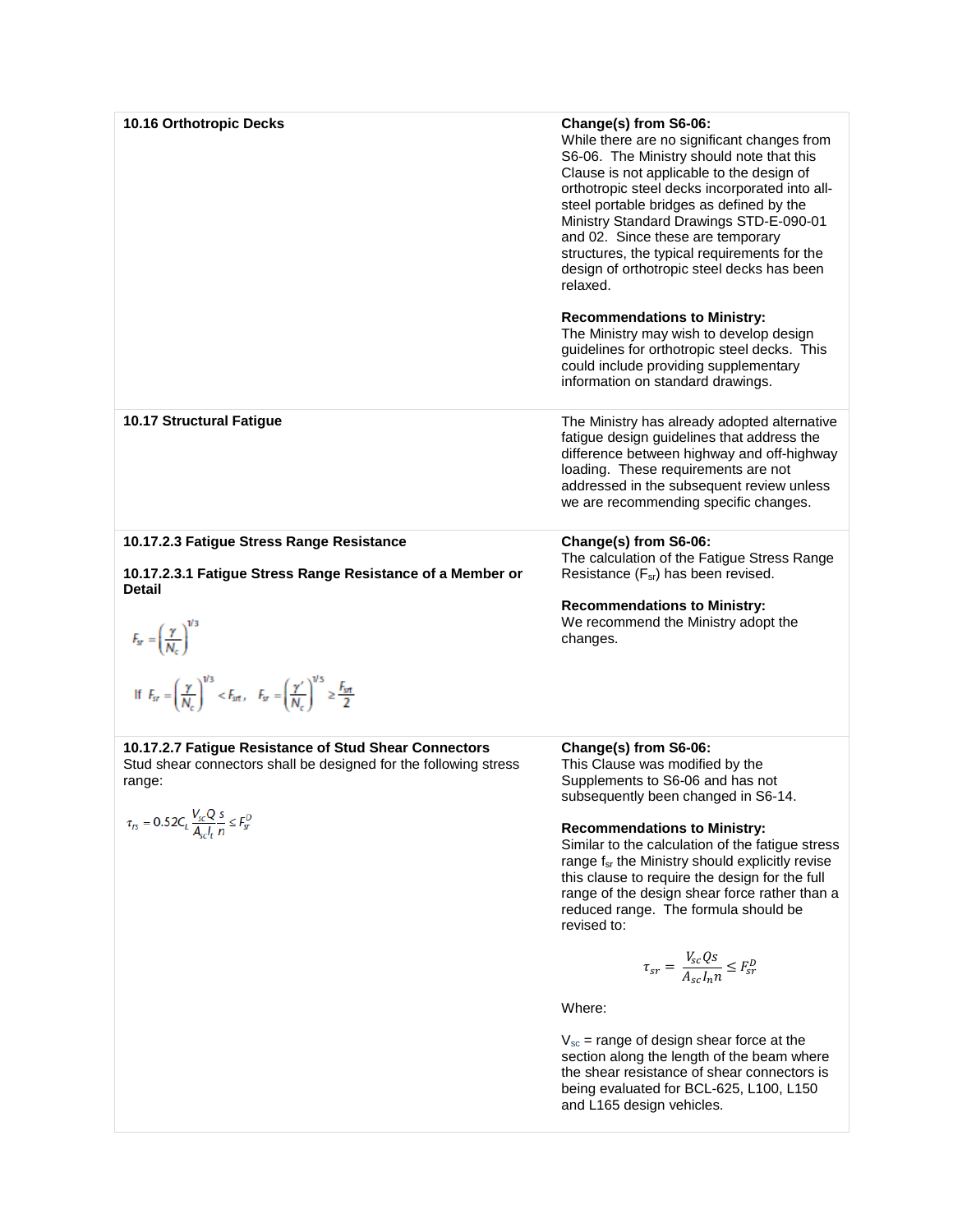| 10.18.2.3 Bolted Joints in Shear                                                                                                                                                                                                                                                                                                                                                                                                                                        | Change(s) from S6-06:                                                                                                                                                                                                                                                                                                                                                                                                                                               |
|-------------------------------------------------------------------------------------------------------------------------------------------------------------------------------------------------------------------------------------------------------------------------------------------------------------------------------------------------------------------------------------------------------------------------------------------------------------------------|---------------------------------------------------------------------------------------------------------------------------------------------------------------------------------------------------------------------------------------------------------------------------------------------------------------------------------------------------------------------------------------------------------------------------------------------------------------------|
| 10.18.2.3.1 General                                                                                                                                                                                                                                                                                                                                                                                                                                                     | This Clause was modified by the<br>Supplements to S6-06 and has only<br>undergone minor changes to wording in S6-                                                                                                                                                                                                                                                                                                                                                   |
| Bolted joints required to resist shear between the connected parts<br>shall be designed as bearing-type connections at ULS with<br>pretensioned bolts as specified in Clause A10.1.6.4.<br>Joints of primary members subjected to stress reversal shall be<br>designed as slip-critical connections. To prevent cyclic slip, the<br>design load level shall be the net difference between permanent<br>and transitory loads at SLS and FLS that causes stress reversal. | 14. The revision allows the use of bearing<br>type connections for girder splices that are<br>not subject to stress reversal. As a result,<br>girder splices on single span bridges can be<br>designed as bearing type connections.<br><b>Recommendations to Ministry:</b><br>We recommend the Ministry adopt the<br>changes.                                                                                                                                       |
| 10.18.2.3.2 Slip resistance at the service load levels                                                                                                                                                                                                                                                                                                                                                                                                                  | Change(s) from S6-06:                                                                                                                                                                                                                                                                                                                                                                                                                                               |
| $V_s = 0.53c_s k_s m n A_b F_u$                                                                                                                                                                                                                                                                                                                                                                                                                                         | The calculation of the slip resistance of a<br>bolted connection has been revised through<br>the adjustment of the mean slip coefficient<br>$(k_s)$ and the slip resistance factor $(c_s)$ .<br>Further previously classified Class C contact<br>surfaces (Hot-dip galvanized with hand wired<br>brush surfaces) have been incorporated into<br>Class A contact surfaces.<br><b>Recommendations to Ministry:</b><br>We recommend the Ministry adopt the<br>changes. |
| 10.18.3 Welds                                                                                                                                                                                                                                                                                                                                                                                                                                                           | Change(s) from S6-06:                                                                                                                                                                                                                                                                                                                                                                                                                                               |
| 10.18.3.1 General                                                                                                                                                                                                                                                                                                                                                                                                                                                       | Included matching electrode table for ASTM<br>A709 steels. ASTM A709 is the American<br>specification for weather steel incorporated<br>in bridge structures and is similar to the CSA<br>G40.21 specifications.                                                                                                                                                                                                                                                    |
|                                                                                                                                                                                                                                                                                                                                                                                                                                                                         | <b>Recommendations to Ministry:</b><br>We recommend the Ministry adopt the<br>changes.                                                                                                                                                                                                                                                                                                                                                                              |
| 10.18.4 Detailing of Bolted Connections                                                                                                                                                                                                                                                                                                                                                                                                                                 | Change(s) from S6-06:<br>A number of minor edits have been made in<br>the text to improve clarity.                                                                                                                                                                                                                                                                                                                                                                  |
|                                                                                                                                                                                                                                                                                                                                                                                                                                                                         | <b>Recommendations to Ministry:</b><br>We recommend the Ministry adopt the<br>changes.                                                                                                                                                                                                                                                                                                                                                                              |
| 10.23.3 Fracture Toughness                                                                                                                                                                                                                                                                                                                                                                                                                                              | Change(s) from S6-06:                                                                                                                                                                                                                                                                                                                                                                                                                                               |
| 10.23.3.2 Primary Tension Members                                                                                                                                                                                                                                                                                                                                                                                                                                       | Charpy V-notch testing required on a per<br>plate frequency as opposed to per heat<br>frequency as previously required.                                                                                                                                                                                                                                                                                                                                             |
| <b>Table 10.12</b>                                                                                                                                                                                                                                                                                                                                                                                                                                                      | <b>Recommendations to Ministry:</b><br>Since typical forestry bridges do not include<br>primary tension members, this requirement<br>likely has no effect on typical fabrication<br>practices. However, the Ministry has relaxed<br>the requirements for fracture critical<br>members from per plate to per heat<br>frequency. Therefore, per heat frequency<br>may be justified for primary tension<br>members.<br>Change(s) from S6-06:                           |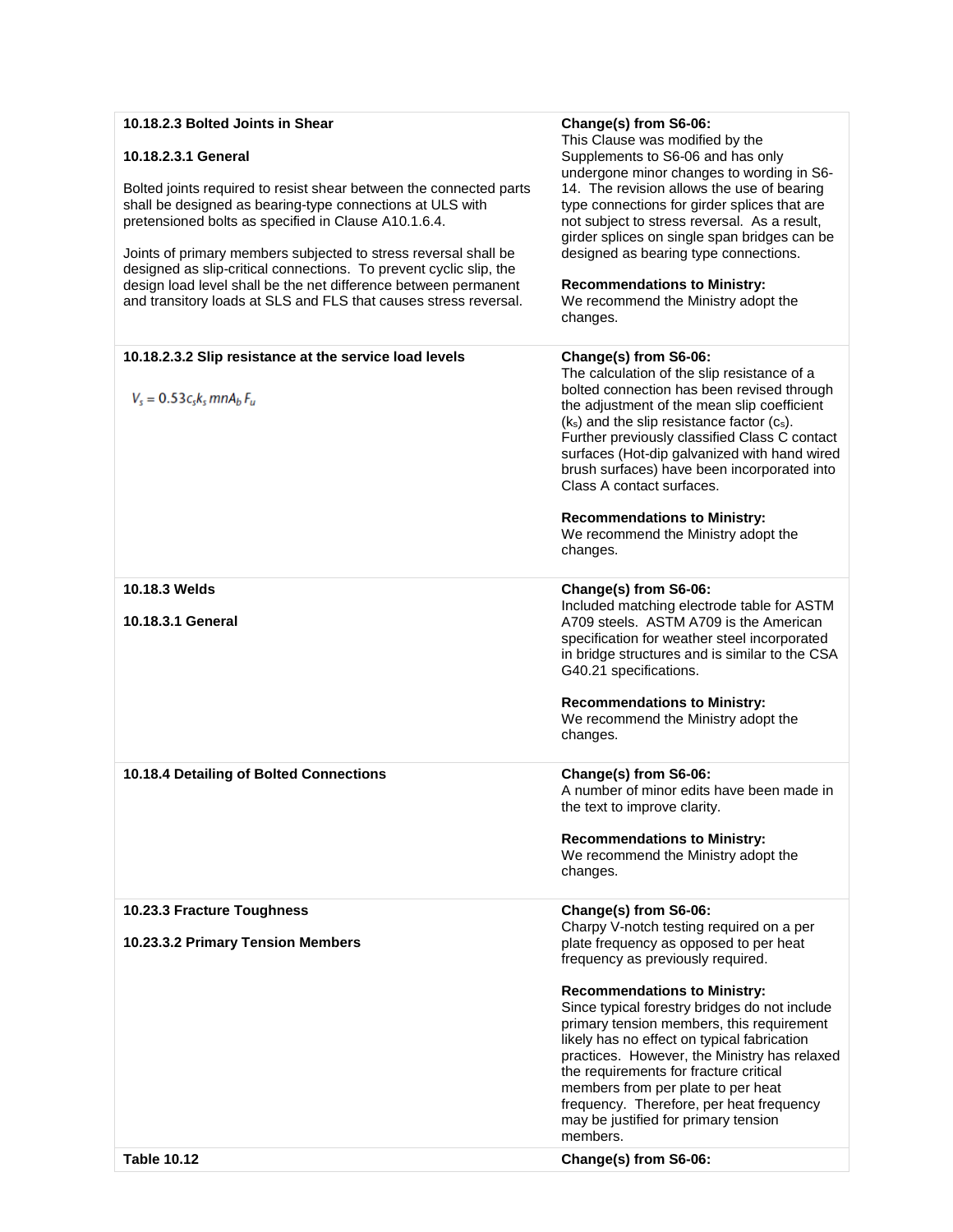| Impact test temperatures and Charpy impact energy requirements<br>for base metal and weld metal in primary tension members.                                                                                                                                                                                                                                                                                                                                                                                                                                                             | Minor changes to test temperature and<br>minimum energy requirements.<br>Added minimum energy requirements for                                                                                                                                                                                                                                                                                                                                                                                                                                                                                            |
|-----------------------------------------------------------------------------------------------------------------------------------------------------------------------------------------------------------------------------------------------------------------------------------------------------------------------------------------------------------------------------------------------------------------------------------------------------------------------------------------------------------------------------------------------------------------------------------------|-----------------------------------------------------------------------------------------------------------------------------------------------------------------------------------------------------------------------------------------------------------------------------------------------------------------------------------------------------------------------------------------------------------------------------------------------------------------------------------------------------------------------------------------------------------------------------------------------------------|
| <b>Table 10.13</b>                                                                                                                                                                                                                                                                                                                                                                                                                                                                                                                                                                      | ASTM A709 steel.                                                                                                                                                                                                                                                                                                                                                                                                                                                                                                                                                                                          |
| Impact test temperatures and Charpy impact energy requirements<br>for primary tension members.                                                                                                                                                                                                                                                                                                                                                                                                                                                                                          | <b>Recommendations to Ministry:</b><br>We recommend the Ministry adopt the<br>changes.                                                                                                                                                                                                                                                                                                                                                                                                                                                                                                                    |
| Annex A10.1 (normative)<br>Construction requirements for structural steel.<br>A10.1.1 General                                                                                                                                                                                                                                                                                                                                                                                                                                                                                           | Change(s) from S6-06:<br>This was previously Clause 10.24 and has<br>now been removed from the Section and<br>included as an Annex.                                                                                                                                                                                                                                                                                                                                                                                                                                                                       |
|                                                                                                                                                                                                                                                                                                                                                                                                                                                                                                                                                                                         |                                                                                                                                                                                                                                                                                                                                                                                                                                                                                                                                                                                                           |
| A10.1.1.1<br>This Annex specifies requirements for the construction of structural<br>steel for highway bridges and applies unless otherwise specified by<br>the Regulatory Authority. The requirements specified in these<br>Clauses are provided to ensure compliance with the design<br>philosophy of this Section.                                                                                                                                                                                                                                                                   | Minor edits have been made to improve<br>clarity and reduce the potential for conflicting<br>requirements within Section 10.<br>Since the Ministry has already developed<br>standard steel fabrication specifications that<br>reference CSA W59 (Standard Bridge<br>Material Templates), this Annex is not<br>applicable to the fabrication of typical<br>forestry type steel girder bridges.<br>Notwithstanding, we have reviewed and<br>commented on the changes for<br>completeness. We recommend that the<br>Ministry review this Annex and modify the<br>Standard Bridge Material Templates where it |
|                                                                                                                                                                                                                                                                                                                                                                                                                                                                                                                                                                                         | is thought that the Annex provides value to<br>the Ministry.                                                                                                                                                                                                                                                                                                                                                                                                                                                                                                                                              |
| A10.1.1.2<br>Fabricators shall have a comprehensive, documented quality<br>management system (QMS). The quality standard shall be an<br>industry recognized certification program specific to steel bridge<br>fabrication acceptable to the Regulatory Authority. The QMS shall<br>address the requirements of Section 10 and shall include a<br>documented fracture control plan. For single-span girder bridges<br>consisting of unspliced rolled sections or single span pedestrian<br>bridges, certification requirements may be waived or modified by<br>the Regulatory Authority. | Change(s) from S6-06:<br>Included requirement for fabricators to have<br>a Quality Management System<br><b>Recommendations to Ministry:</b><br>This is a policy issue that the Ministry (as an<br>owner) may wish to address.                                                                                                                                                                                                                                                                                                                                                                             |
| Note:<br>A quality management system certified by the Canadian<br>Institute of Steel Construction, in the category of steel<br>bridges, is compliant with this requirement.                                                                                                                                                                                                                                                                                                                                                                                                             |                                                                                                                                                                                                                                                                                                                                                                                                                                                                                                                                                                                                           |
| A10.1.4.3.4 Bent Plates<br>The following requirements shall apply to bent plates:<br>(c) Hot bending at a plate temperature not greater than 650 °C shall                                                                                                                                                                                                                                                                                                                                                                                                                               | Change(s) from S6-06:<br>Revised requirements for hot bending of<br>plate.                                                                                                                                                                                                                                                                                                                                                                                                                                                                                                                                |
| be used to form radii less than those specified for cold bending.<br>Accelerated cooling using compressed air or water may be used for<br>a hot bent component only when its temperature is below 315 °C.<br>Hot bending of steel with specified yield strength exceeding 350<br>MPa shall not be permitted without Approval.                                                                                                                                                                                                                                                           | <b>Recommendations to Ministry:</b><br>We recommend the Ministry adopt the<br>changes.                                                                                                                                                                                                                                                                                                                                                                                                                                                                                                                    |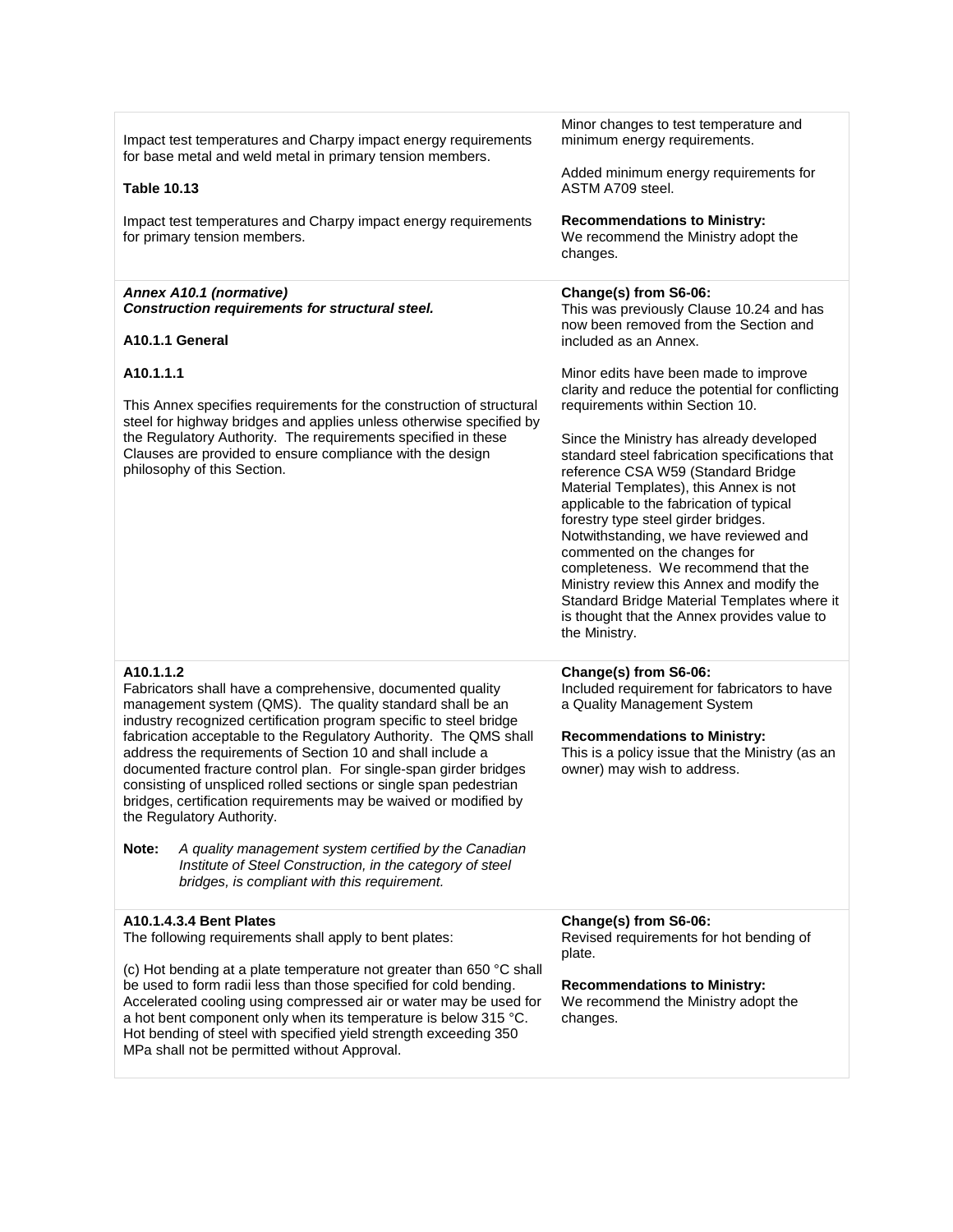| A10.1.4.5.5 Accuracy of Holes<br>A10.1.4.5.6 Accuracy of Hole Group                                                                                                                                                                                                                                | Change(s) from S6-06:<br>New Clauses added.<br><b>Recommendations to Ministry:</b><br>We recommend the Ministry adopt the<br>changes.<br>Change(s) from S6-06:<br>New Clauses added.<br><b>Recommendations to Ministry:</b><br>We recommend the Ministry adopt the<br>changes.                                                                                                    |
|----------------------------------------------------------------------------------------------------------------------------------------------------------------------------------------------------------------------------------------------------------------------------------------------------|-----------------------------------------------------------------------------------------------------------------------------------------------------------------------------------------------------------------------------------------------------------------------------------------------------------------------------------------------------------------------------------|
| A10.1.4.7.2 Heat Curving of Rolled Beams and Welded Girders                                                                                                                                                                                                                                        | Change(s) from S6-06:<br>Revised requirements for heat curving steel<br>girders.<br><b>Recommendations to Ministry:</b><br>We recommend the Ministry adopt the<br>changes.                                                                                                                                                                                                        |
| A10.1.4.8 Identification Marking                                                                                                                                                                                                                                                                   | Change(s) from S6-06:<br>This Clause was modified by the<br>Supplements to S6-06 and has not been<br>revised in S6-14. More specific guidelines<br>are provided to protect fracture critical or<br>primary tension members from damage<br>during application of identification marking.<br><b>Recommendations to Ministry:</b><br>We recommend the Ministry adopt the<br>changes. |
| A10.1.5 Welded Construction<br><b>A10.1.5.1 General</b><br>All welding procedures, including those related to quality of work,<br>techniques, repairs, and qualifications, shall comply with CSA<br>W47.1 and CSA W59, except where modified by Clauses A10.1.5.2<br>to A10.1.5.7 of this Section. | Change(s) from S6-06:<br>This Clause was modified by the<br>Supplements to S6-06 and has not been<br>revised in S6-14. Reference to CSA W47.1<br>added.<br><b>Recommendations to Ministry:</b><br>We recommend the Ministry adopt the<br>changes.                                                                                                                                 |
| A10.1.5.4 Submissions<br>CWB-accepted welding procedure specifications, data sheets, and<br>repair procedures for prequalification shall be submitted to the<br>Owner in compliance with the Plans.                                                                                                | Change(s) from S6-06:<br>This Clause was modified by the<br>Supplements to S6-06 and has not been<br>revised in S6-14. Requires CWB approved<br>welding processes as required by CSA<br>W47.1.<br><b>Recommendations to Ministry:</b><br>We recommend the Ministry adopt the<br>changes.                                                                                          |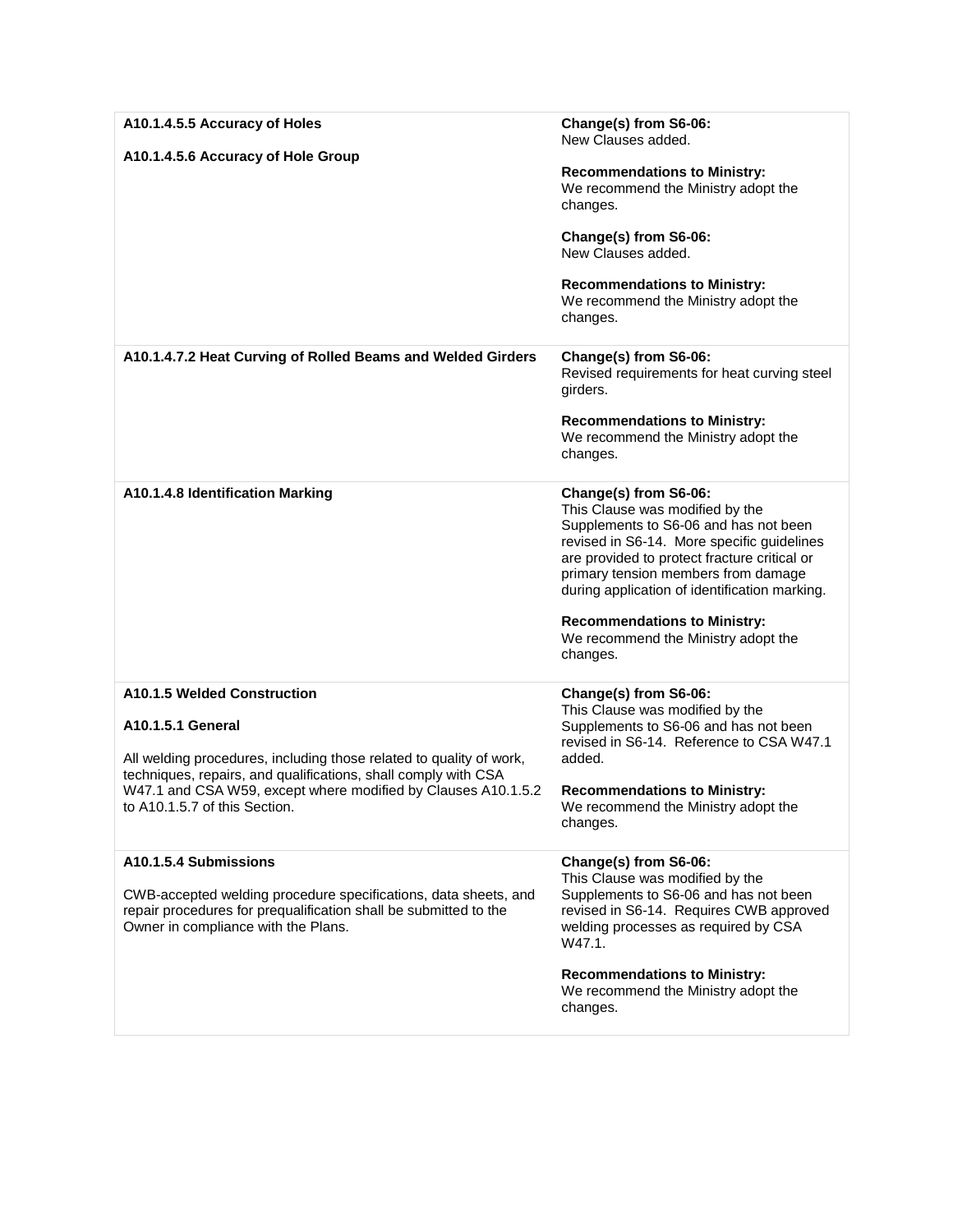| A10.1.5.5 Certification of Fabrication Companies<br>Any company undertaking welded fabrication and/or welded<br>erection (including steel piles, railings and guards, or other welded<br>attachments) shall be certified to Division 1 or 2 of CSA W47.1.                                                                                                                                                                                                                                                                                                                               | Change(s) from S6-06:<br>This Clause was modified by the<br>Supplements to S6-06 and has not been<br>revised in S6-14. Clause modified to require<br>companies completing any welded<br>fabrication to be certified to CSA W47.1<br>Division 1 or 2.<br><b>Recommendations to Ministry:</b><br>We recommend the Ministry review these<br>requirements and consider whether the<br>current allowance that certain miscellaneous<br>metal fabrication be completed by CSA<br>W47.1 Division 3 companies is suitable. |
|-----------------------------------------------------------------------------------------------------------------------------------------------------------------------------------------------------------------------------------------------------------------------------------------------------------------------------------------------------------------------------------------------------------------------------------------------------------------------------------------------------------------------------------------------------------------------------------------|--------------------------------------------------------------------------------------------------------------------------------------------------------------------------------------------------------------------------------------------------------------------------------------------------------------------------------------------------------------------------------------------------------------------------------------------------------------------------------------------------------------------|
| A10.1.5.6 Backing Bars                                                                                                                                                                                                                                                                                                                                                                                                                                                                                                                                                                  | Change(s) from S6-06:<br>Added Clause.<br><b>Recommendations to Ministry:</b><br>We recommend the Ministry adopt the<br>changes.                                                                                                                                                                                                                                                                                                                                                                                   |
| A10.1.6.3 Storage of Bolt                                                                                                                                                                                                                                                                                                                                                                                                                                                                                                                                                               | Change(s) from S6-06:<br>Added Clause.<br><b>Recommendations to Ministry:</b><br>We recommend the Ministry adopt the<br>changes.                                                                                                                                                                                                                                                                                                                                                                                   |
| A10.1.6.9 Installation of ASTM F1852 or ASTM F2280 Bolts                                                                                                                                                                                                                                                                                                                                                                                                                                                                                                                                | Change(s) from S6-06:<br>Added Clause.<br><b>Recommendations to Ministry:</b><br>We recommend the Ministry adopt the<br>changes.                                                                                                                                                                                                                                                                                                                                                                                   |
| A10.1.7 Tolerances<br>A10.1.7.2 Abutting joints<br>When compression members are butted together to transmit loads<br>in bearing, the contact faces shall be<br>. At joints where loads<br>are not transferred in bearing, the nominal dimension of the gap<br>between main members shall not exceed 10 mm, with a tolerance<br>of $±5$ mm from the nominal dimension.                                                                                                                                                                                                                   | Change(s) from S6-06:<br>This Clause was modified by the<br>Supplements to S6-06 and has not been<br>revised in S6-14. Clause modified to include<br>tolerance on joint dimensions that that do<br>not transmit loads through bearings.<br><b>Recommendations to Ministry:</b><br>We recommend the Ministry adopt the<br>changes.                                                                                                                                                                                  |
| A10.1.7.5 Fabricated components<br>Additional fabrication tolerances shall be as follows:<br>(a) alignment or position of secondary members: $±6$ mm;<br>(b) width of girder flanges: $\pm (b/100)$ , where b is the flange width in<br>mm, but not less than 5 mm and not greater than 25 mm;<br>(c) width of stiffeners and plates for secondary members: -3 mm,<br>$+10$ mm; and<br>(d) misalignment of stiffeners on opposite faces of a web shall be<br>less than one third of the web thickness for bearing stiffeners and<br>half the web thickness for intermediate stiffeners. | Change(s) from S6-06:<br>Modified Clause to include additional<br>fabrication tolerances.<br><b>Recommendations to Ministry:</b><br>We recommend the Ministry adopt the<br>changes.                                                                                                                                                                                                                                                                                                                                |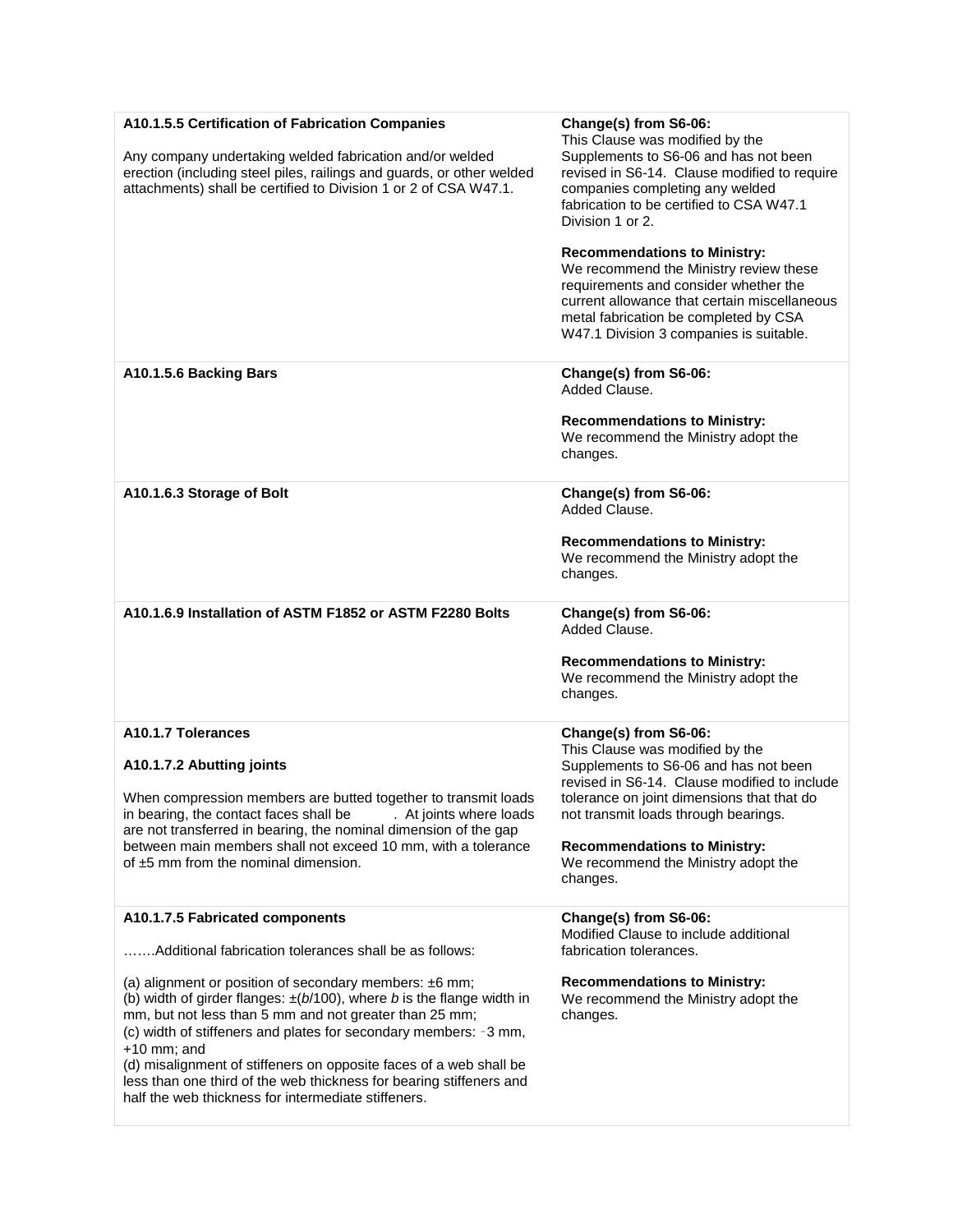| A10.1.7.6 Control of Camber                                                                                                                                                                                                                                            | Change(s) from S6-06:<br>Added Clause.<br><b>Recommendations to Ministry:</b><br>We recommend the Ministry adopt the<br>changes.                                                                                                                                                                                                                                                              |
|------------------------------------------------------------------------------------------------------------------------------------------------------------------------------------------------------------------------------------------------------------------------|-----------------------------------------------------------------------------------------------------------------------------------------------------------------------------------------------------------------------------------------------------------------------------------------------------------------------------------------------------------------------------------------------|
| A10.1.7.7 Control of Sweep or Horizontal Curvature                                                                                                                                                                                                                     | Change(s) from S6-06:<br>Added Clause.<br><b>Recommendations to Ministry:</b><br>We recommend the Ministry adopt the<br>changes.                                                                                                                                                                                                                                                              |
| A10.1.8 Quality Control                                                                                                                                                                                                                                                | Change(s) from S6-06:                                                                                                                                                                                                                                                                                                                                                                         |
| A10.1.8.1 Qualification of Inspectors                                                                                                                                                                                                                                  | Modified Clause to include specific<br>qualification criteria for welding inspectors.                                                                                                                                                                                                                                                                                                         |
| Visual welding inspectors shall comply with the requirements of<br>CSA W178.2 level 2 minimum. Non-destructive testing personnel<br>(other than visual) shall comply with CAN/CGSB-48.9712 level 2<br>minimum.                                                         | <b>Recommendations to Ministry:</b><br>We recommend the Ministry adopt the<br>changes.                                                                                                                                                                                                                                                                                                        |
| A10.1.8.2 Non-Destructive Testing of Welds                                                                                                                                                                                                                             | Change(s) from S6-06:<br>This Clause was modified by the<br>Supplements to S6-06 to allow radiographic<br>or ultrasonic inspection of groove welds in<br>flanges and webs.<br><b>Recommendations to Ministry:</b><br>We recommend the Ministry adopt the<br>changes. (Note: This is consistent with<br>Ministry practice that allows for ultrasonic<br>inspection of web and flange splices.) |
| A10.1.9 Transportation and Delivery                                                                                                                                                                                                                                    | Change(s) from S6-06:<br>This Clause was modified by the                                                                                                                                                                                                                                                                                                                                      |
| Where girders cannot be shipped with their webs in the<br>vertical plane, static and dynamic forces during handling, transport,<br>and storage shall be determined using a dynamic load allowance of<br>at least 100%, unless a lower value can be justified. Computed | Supplements to S6-06, and has not been<br>revised in S6-14, to allow transportation of<br>girders on their sides.                                                                                                                                                                                                                                                                             |
| stresses shall satisfy the provisions of Clause 10.10. Fatigue<br>stresses due to dynamic flexure during transport shall also be<br>considered.                                                                                                                        | <b>Recommendations to Ministry:</b><br>We recommend the Ministry adopt the<br>changes.                                                                                                                                                                                                                                                                                                        |
|                                                                                                                                                                                                                                                                        |                                                                                                                                                                                                                                                                                                                                                                                               |

# **Section 11 – Joints and Bearings**

There have been no revisions to Section 11 and it remains applicable. The Ministry, however, may wish to provide additional design guidance related to the maximum bearing pressures and accommodation of rotation for plain elastomeric pads.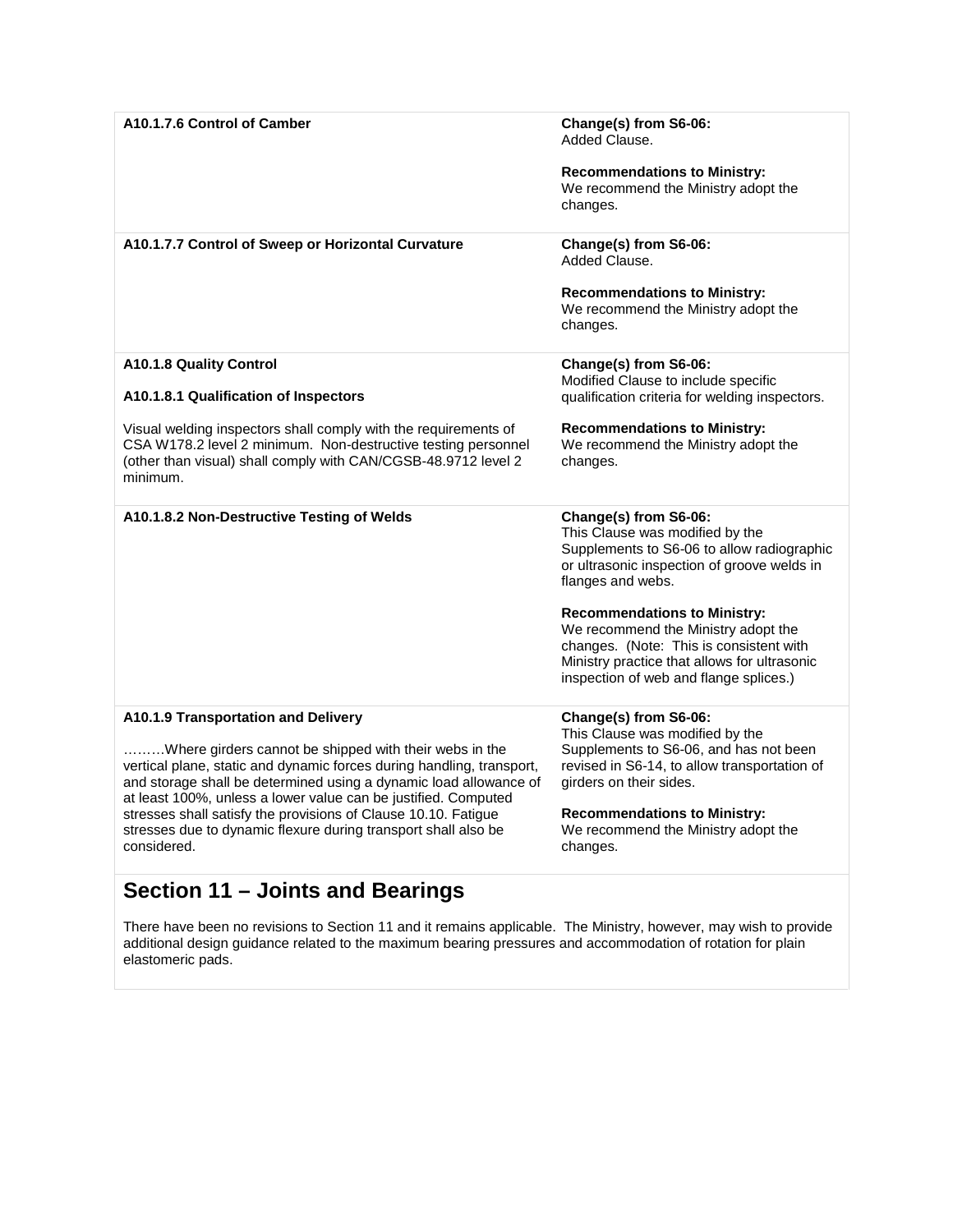## **Section 12 – Barriers and Highway Accessory Supports**

Section 12 has been revised to reflect the replacement of the Performance Level (PL) classification system with the AASHTO Test Level (TL) barrier classification system. The following barriers classifications have been adopted: TL-1, TL-2, TL-4 and TL-5. In order to minimize the impact on existing barrier systems in service, the code has established equivalencies to existing PL-type barriers, which are as follows:

- TL-2 is equivalent to PL-1.
- TL-4 is equivalent to PL-2.
- TL-5 is equivalent to PL-3.

TL-1 barriers are a new, lower standard barrier classification that has not been previously codified in Canada. This type is for use on low-volume road bridges, which is defined by the code as

*"A bridge on a road with a maximum roadway width of 8.6 m, a maximum deck height above ground or water surface of 5.0 m, and either a maximum design speed of 80 km/h combined with a maximum AADT of 100 or a maximum design speed of 50 km/h combined with a maximum AADT of 400."*

When compared to the 'Containment Level' criteria developed by Associated Engineering for the Ministry, TL-1 barriers provide a slightly higher level of containment than the CL-2 barriers. The Ministry should also recognise that the height of the CL-2 and CL-3 barriers and the location at which the design loads are applied are different than those specified for the TL-1 and TL-2 barriers.

The design forces for the TL barriers included in S6-14 are provided to facilitate the design of the barrier to deck anchorages and not the barrier whose capacity is confirmed through crash testing. As a result, S6-14 has reduced these forces by approximately 40% when compared to the equivalent design forces provided by AASHTO to facilitate the initial design of the barriers prior to crash testing. To allow a more direct comparison the following tables summarize the Ministry design forces along with the 40% reduction to allow a more direct comparison with S6-14.

## **Ministry Factored Barrier Design Forces**

| <b>Barrier</b><br><b>Classification</b> | <b>Factored Transverse</b><br>Load (kN) | <b>Factored Longitudinal</b><br>Load (kN) | <b>Factored Vertical</b><br>Load (kN) |
|-----------------------------------------|-----------------------------------------|-------------------------------------------|---------------------------------------|
| CL-2                                    | 45                                      | 20                                        | 20                                    |
| CL-3                                    | 120                                     | 40                                        | 20                                    |

**Ministry Factored Barrier Design Forces Reduced by 40% (Allow Direct Comparison with S6-14)**

| <b>Barrier</b><br><b>Classification</b> | <b>Factored Transverse</b><br>Load (kN) | <b>Factored Longitudinal</b><br>Load (kN) | <b>Factored Vertical</b><br>Load (kN) |
|-----------------------------------------|-----------------------------------------|-------------------------------------------|---------------------------------------|
| CL-2                                    |                                         |                                           | 14                                    |
| CL-3                                    | 85                                      | 28                                        | 14                                    |

## **S6-14 Factored Barrier Deck Anchorage Design Forces**

| <b>Barrier</b><br><b>Classification</b> | <b>Factored Transverse</b><br>Load (kN) | <b>Factored Longitudinal</b><br>Load (kN) | <b>Factored Vertical</b><br>Load (kN) |
|-----------------------------------------|-----------------------------------------|-------------------------------------------|---------------------------------------|
| TL-1                                    | 42.5                                    |                                           |                                       |
| TL-2                                    | 85                                      | 34                                        |                                       |
| TL-4                                    | 170                                     | 51                                        | 51                                    |
| TL-5                                    | 357                                     | 119                                       | 153                                   |

When the Ministry barrier design forces were developed, it was decided not to account for the 40% reduction and the barriers and connection to the deck were tested to the full factored loads given an incomplete understanding of the dynamic behaviour of the barrier and connection.

With the recent adoption of standard CL-1, CL-2 and CL-3 barriers, Section 12 is no longer applicable to typical forestry bridges.